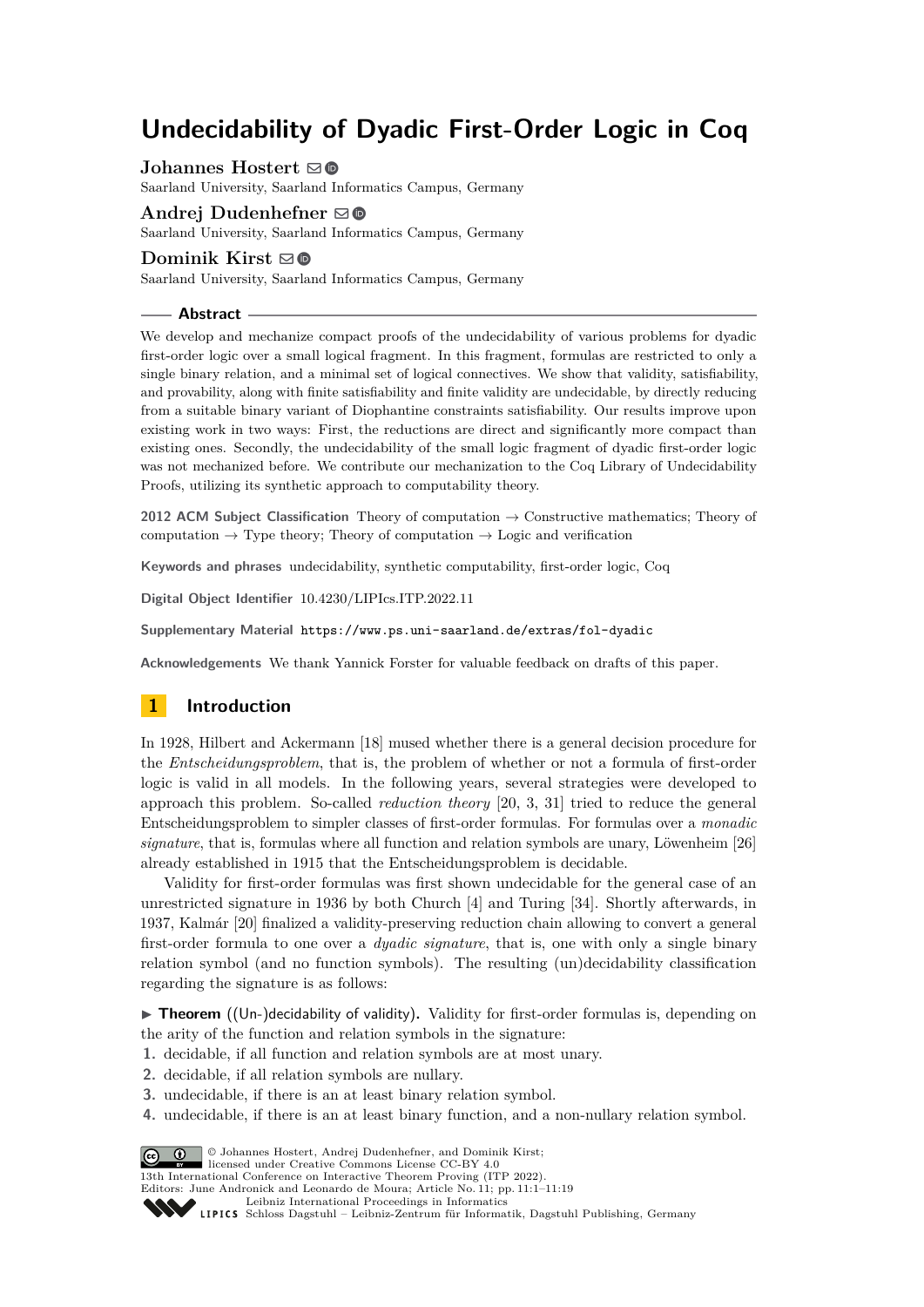## **11:2 Undecidability of Dyadic First-Order Logic in Coq**

**Proof summary.**

**1.** By Löwenheim [\[26\]](#page-18-3).

- **2.** Quantifiers can be ignored, and thus formulas degenerate into trivial propositional logic.
- **3.** By Kalmár [\[20\]](#page-18-1), refining Church [\[4\]](#page-17-1) and Turing [\[34\]](#page-18-4).
- **4.** By Gurevich [\[16\]](#page-18-5).

Seminal works in reduction theory by Kalmár [\[21,](#page-18-6) [20\]](#page-18-1) and Ackermann [\[1\]](#page-17-2) in 1932-1939, which minimized the signature and the quantifier prefix, as well as techniques developed by Gödel in 1929 [\[14\]](#page-17-3) and Gentzen in 1936 [\[13\]](#page-17-4), which minimized the fragment of logical connectives, soon established several axes along which formula classes could be determined decidable or undecidable. These mentioned restrictions are all *syntactic*, i.e. they classify formulas by restricting their syntactic formation rules. Complementary to this are *semantic* restrictions, like the one emerging from finite model theory, where validity and satisfiability only involve finite models.

The undecidability of *finite satisfiability*, which is the variant of the Entscheidungsproblem restricted to finite models, was first shown in 1950 by Trakhtenbrot [\[33\]](#page-18-7), who reduced from a semantic problem on *µ*-recursive functions. Although Trakhtenbrot's result holds for general first-order formulas, it was already folklore in 1950 that this result can be reduced to the undecidability of finite dyadic first-order logic (e.g. Kalmár [\[20\]](#page-18-1) already claims that his reduction applies here, albeit without proof). In general, the above theorem applies to finite validity (and satisfiability) mutatis mutandis, as do the results for minimizing the fragment of logical connectives.

In recent years, most of these results have been mechanized in proof assistants, mainly Coq [\[32\]](#page-18-8). Notably, a classical mechanization of undecidability results would start by mechanizing a model of computation as a reference point for undecidability, which is cumbersome as it involves programming low-level entities of this model. Alternatively, one can use a synthetic approach to computability theory, which uses the notion of computation implicit in constructive foundations such as the type theory underlying Coq. This approach was developed by Forster et al. [\[9,](#page-17-5) [8\]](#page-17-6), building on ideas by Richman [\[30\]](#page-18-9) and Bauer [\[2\]](#page-17-7).

Using this framework, Forster et al. [\[9\]](#page-17-5) mechanize the undecidability of the Entscheidungsproblem in Coq. As they work in a constructive setting logic, they need to separately consider the undecidability of validity, satisfiability, and provability, as the various theorems establishing their many-one equivalence only hold classically. Following this approach, Kirst and Hermes [\[22\]](#page-18-10) mechanize the undecidability of case (3) of the above theorem by transforming formulas of first-order ZF set theory, shown undecidable as well, into a signature with just a single binary relation ∈. Kirst and Larchey-Wendling [\[23\]](#page-18-11) mechanize the general case of Trakhtenbrot's result, as well as a signature compression chain and further decidability results to establish all cases of the above theorem for finite models. All of these results are collected in the Coq Library of Undecidability Proofs [\[11\]](#page-17-8).

This aforementioned library also contains a mechanization of the undecidability of Diophantine constraints satisfiability, due to Larchey-Wendling and Forster [\[25\]](#page-18-12). This problem was first shown undecidable in 1970 by Matiyasevich [\[27\]](#page-18-13), building upon work by Davis, Putnam, and Robinson [\[6\]](#page-17-9) and provides the basis for reductions in this paper.

**Contributions** Complementing existing results, we develop novel compact reductions establishing the undecidability of dyadic first-order logic. We develop a compactly mechanizable variant of Diophantine constraints satisfiability and directly reduce from it to show validity, satisfiability (for both Tarski and Kripke semantics), and intuitionistic and classical provability undecidable. We develop a similar reduction for finite satisfiability and validity.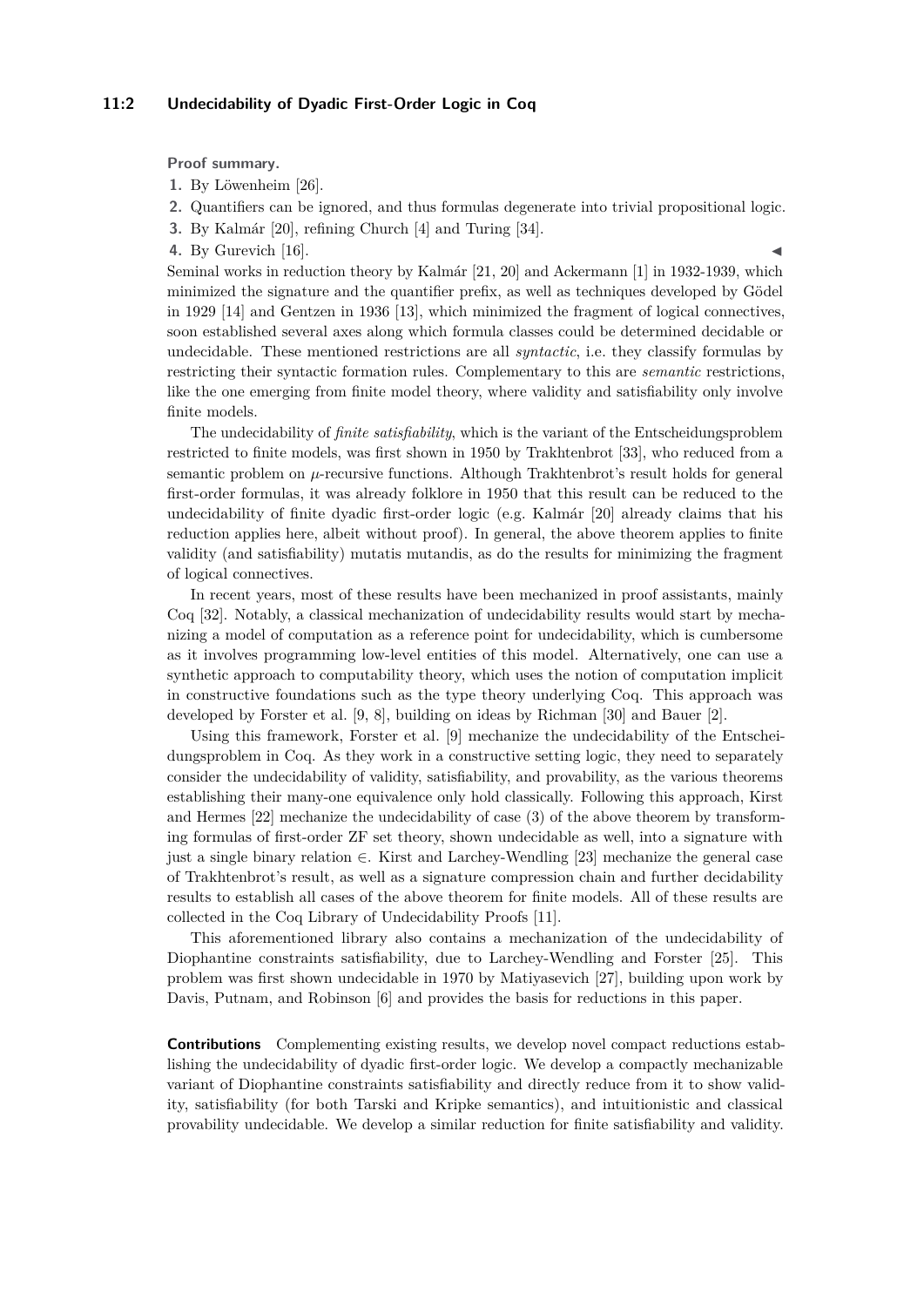Additionally, we strengthen our results over the existing mechanizations, namely by reducing the logical fragment to a minimal one. For some problems, this includes eliminating the falsity constant. In particular, we provide the first mechanization<sup>[1](#page-2-0)</sup> that first-order validity and provability are undecidable for a dyadic signature and minimal logical fragment.

**Outline** In Section [2,](#page-2-1) we recall the basics of synthetic undecidability and the mechanization of first-order logic we use. In Section [3,](#page-4-0) we introduce the binary variant UDPC of Diophantine constraints satisfiability we base our reductions on and show that it is undecidable. Section [4](#page-5-0) contains the reductions from UDPC to validity, satisfiability, and provability, as well as the later minimization of the logical fragment. Section [5](#page-11-0) does the same for finite satisfiability and validity, again including a mechanization for the minimal fragment. Finally, Section [6](#page-15-0) summarizes our results and compares them to prior work.

# <span id="page-2-1"></span>**2 Preliminaries**

# **2.1 Synthetic Undecidability**

We work in the Calculus of Inductive Constructions, a constructive type theory [\[5,](#page-17-10) [28\]](#page-18-14). Our type theory includes dependent functions  $(\lambda(x:A), (e:B)) : \forall (x:A), B$ , as well as inductive types, which include the empty type  $\emptyset$ , the unit type containing  $\star : \mathbb{I}$ , products  $(a, b) : A \times B$ , and sums  $A + B$ , as well as the natural numbers  $\mathbb{N} := 0 \mid S_n$  and booleans  $\mathbb{B} := \mathbf{tt} \mid \mathbf{ff}$ . Further, we have optionals  $\mathcal{O}(X) := \emptyset | [x]$  and lists  $\mathcal{L}(X) := ||x| : x$ . A type is *listable* if there is a list including all elements of that type.

Type universes form a cumulative hierarchy  $\mathbb{T}_0 : \mathbb{T}_1 : \cdots$ , along with  $\mathbb{P} : \mathbb{T}_1$ , the computationally irrelevant type of propositions. By default, this implements an intuitionistic logic, where the law of excluded middle LEM :=  $\forall P : P \lor \neg P$  is not asserted. Since the hierarchy of types is cumulative, we omit indices wherever not necessary.

Since our type theory is constructive, functions defined in it are computable. In particular, this type system is implemented by the Coq proof assistant [\[32\]](#page-18-8), which witnesses the computability and allows extraction to other programming languages.

Synthetic undecidability theory [\[8,](#page-17-6) [9\]](#page-17-5) describes the approach for mechanizing undecidability proofs underlying the Coq library of Undecidability Proofs [\[11\]](#page-17-8). Due to the implicit computability of functions in this type theory, one can specify and verify computable functions without reference to a particular model of computation. For instance, a problem (a unary predicate) is decidable if there is a function computing its truth value. We refer the reader to the mentioned literature [\[8,](#page-17-6) [9\]](#page-17-5) for a more detailed justification of the synthetic method.

- $\blacktriangleright$  **[Definition 1](https://www.ps.uni-saarland.de/extras/fol-dyadic/website/Undecidability.Synthetic.Definitions.html#complement)**. Let  $P: X \to \mathbb{P}$  be a problem on  $X: \mathbb{T}$ .
- *The problem*  $\overline{P}$  *such that*  $\overline{P} x := \neg P x$  *is the complement of*  $P$ *.*  $\overline{\phantom{a}}$
- *A function*  $f: X \to \mathbb{B}$  *is a* decider for *P iff*  $\forall x: X.Px \leftrightarrow fx = \mathsf{tt}$ .  $\equiv$
- *A function*  $f : \mathbb{N} \to \mathcal{O}(X)$  *is an* enumerator for *P iff*  $\forall x : X. Px \leftrightarrow \exists n.fn = [x]$ .  $\blacksquare$
- *P is decidable, written* dec(*P*)*, iff there is a decider for P.*  $\mathcal{L}_{\mathcal{A}}$
- *P is enumerable, written* enum(*P*)*, iff there is an enumerator for P.*  $\sim$

In particular, we are able to mechanize many-one reductions, verify them, and thereby establish that a problem is (synthetically) undecidable if we can many-one reduce to it from the halting problem of the  $\lambda$ -calculus, which is known to be undecidable [\[4\]](#page-17-1). We refer to

<span id="page-2-0"></span> $1$  Accessible from the supplementary web page and hyperlinked with every highlighted statement.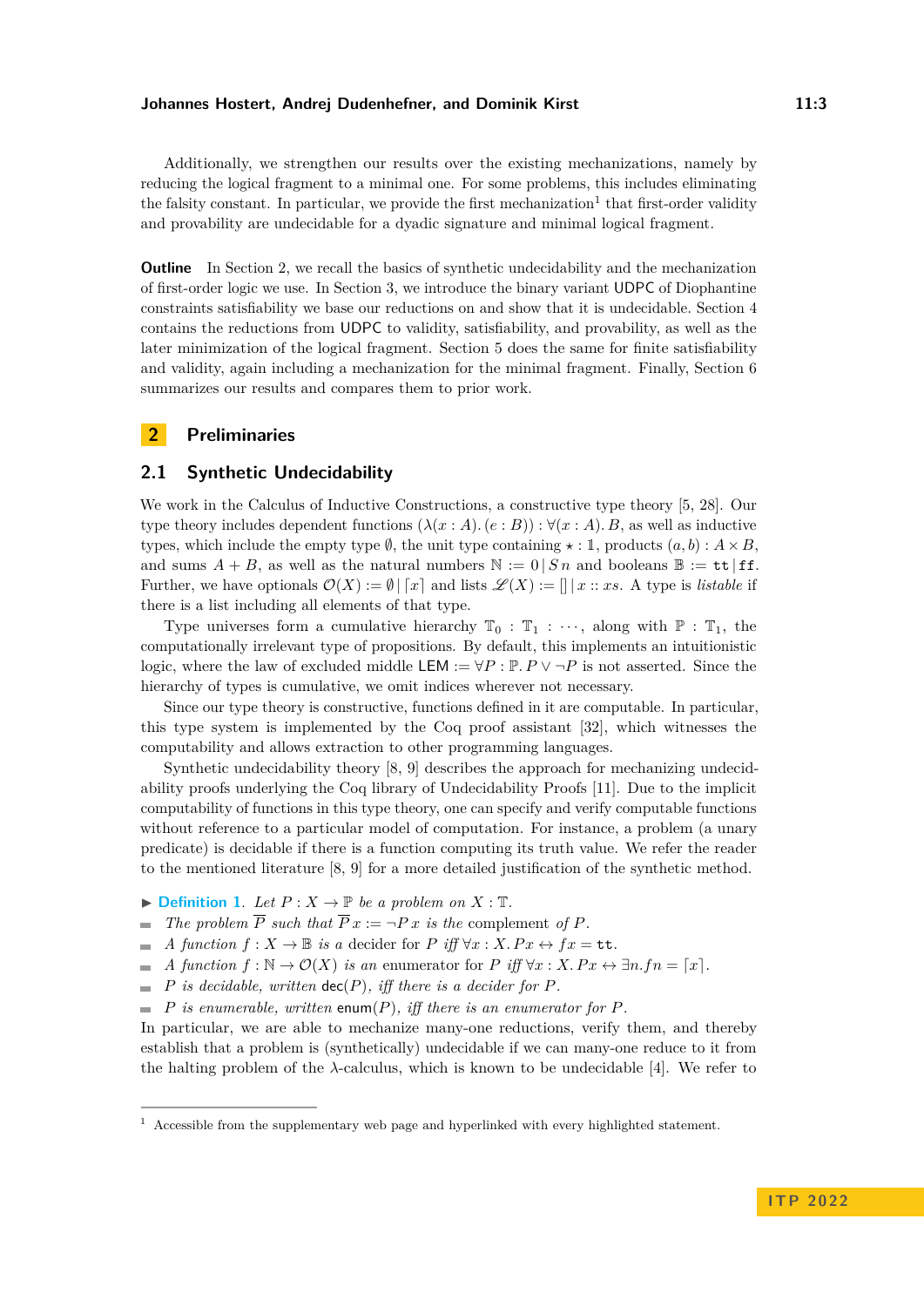#### **11:4 Undecidability of Dyadic First-Order Logic in Coq**

this halting problem as  $HALT_\lambda$ . Note that while  $HALT_\lambda$  is also defined on open terms, it is many-one equivalent to a more canonical version of the halting problem on closed *λ*-expressions [\[8\]](#page-17-6).

▶ **[Definition 2](https://www.ps.uni-saarland.de/extras/fol-dyadic/website/Undecidability.Synthetic.Undecidability.html#undecidable).** *A problem*  $P: X \to \mathbb{P}$  *on*  $X: \mathbb{T}$  *is undecidable iff*  $\text{dec}(P) \to \text{enum}(\overline{HALT_A})$ *.* 

 $\blacktriangleright$  **[Definition 3](https://www.ps.uni-saarland.de/extras/fol-dyadic/website/Undecidability.Synthetic.Definitions.html#reduces)**. *A problem*  $P: X \to \mathbb{P}$  *on*  $X: \mathbb{T}$  *many-one reduces to*  $Q: Y \to \mathbb{P}$ *, written*  $P \preceq Q$ *, iff there is a function*  $f : X \to Y$  *such that*  $\forall x : X.Px \leftrightarrow Q(fx)$ *.* 

When verifying a reduction, we typically call the  $\rightarrow$ -step preservation and the  $\leftarrow$ -step reflection.

 $\triangleright$  **[Fact 4](https://www.ps.uni-saarland.de/extras/fol-dyadic/website/Undecidability.Synthetic.Undecidability.html#undecidability_from_reducibility)**. If  $\overline{HALT_{\lambda}}$  or  $HALT_{\lambda}$  many-one reduces to P, then P is undecidable.

# **2.2 First-Order Logic**

First-order logic (FOL) is a logic where quantifiers may only range over individuals of the model, and not over functions or relations on these individuals.

We work within the mechanization of first-order logic already given in the Coq Library of Undecidability Proofs [\[11\]](#page-17-8), which was synthesized by Kirst and Hermes [\[22\]](#page-18-10) from previous work by Forster et al. [\[9,](#page-17-5) [10\]](#page-17-11) and Kirst and Larchey-Wendling [\[23\]](#page-18-11). We recollect their definition here for ease of access:

First, fix a signature  $\Sigma = (\mathcal{F}_{\Sigma}; \mathcal{P}_{\Sigma})$  of function symbols  $f : \mathcal{F}_{\Sigma}$  and relation symbols  $P: \mathcal{P}_{\Sigma}$  with arities |*f*| and |*P*|, which are then used to describe terms  $t: \mathcal{T}$  $t: \mathcal{T}$  $t: \mathcal{T}$  and formulas  $\varphi$  :  $\mathcal F$  $\mathcal F$  as inductive types:

$$
t ::= \mathsf{x}_n \mid f \, \vec{t} \quad (n : \mathbb{N}, \vec{t} : \mathcal{T}^{|f|}) \qquad \varphi ::= P \, \vec{t} \mid \bot \mid \varphi \to \psi \mid \varphi \land \psi \mid \varphi \lor \psi \mid \forall \varphi \mid \exists \varphi \quad (\vec{t} : \mathcal{T}^{|P|})
$$

While this definition and the mechanization uses de Bruijn indices to implement binding [\[7\]](#page-17-12), we will use named binders on paper to improve readability.

Next, define the usual Tarski semantics providing an interpretation of formulas:

 $\blacktriangleright$  **[Definition 5](https://www.ps.uni-saarland.de/extras/fol-dyadic/website/Undecidability.FOL.Util.FullTarski.html#interp)**. *A* model *M consists of a domain type D as well as functions*  $f^{\mathcal{M}} : D^{|f|} \to D$ *and*  $P^{\mathcal{M}} : D^{|\mathcal{P}|} \to \mathbb{P}$  *interpreting the symbols in the signature*  $\Sigma$ *. Given a variable assignment*  $\rho : \mathbb{N} \to D$  *we define* [term evaluation](https://www.ps.uni-saarland.de/extras/fol-dyadic/website/Undecidability.FOL.Util.FullTarski.html#eval)  $\hat{\rho} : \mathcal{T} \to D$  *and* [formula satisfaction](https://www.ps.uni-saarland.de/extras/fol-dyadic/website/Undecidability.FOL.Util.FullTarski.html#sat)  $\rho \models \varphi$  *by* 

$$
\hat{\rho} \mathsf{x}_n := \rho \, n \qquad \hat{\rho} \left( f \, \vec{t} \right) := f^{\mathcal{M}} \left( \hat{\rho} \, \vec{t} \right) \qquad \qquad \rho \vDash P \, \vec{t} := P^{\mathcal{M}}(\hat{\rho} \, \vec{t})
$$

*where the remaining cases of*  $\rho \models \varphi$  *map each logical connective to its meta-level counterpart.* 

If a model M satisfies a formula  $\varphi$  for all variable assignments  $\rho$ , write  $\mathcal{M} \models \varphi$ .

We also follow Kirst and Hermes' [\[22\]](#page-18-10) mechanization of provability, which is based on an inductive natural deduction system. We write  $A \vdash \varphi$  $A \vdash \varphi$  for a list of formulas A and a formula  $\varphi$  if  $\varphi$  can be deduced from *A* in the intuitionistic deduction system, and  $\vdash_c$  for the classical one. The full set of deduction rules can be found in [\[22\]](#page-18-10).

In particular, these notions induce the following decision problems on formulas:

# ▶ **Problem 6** (Variants of the Entscheidungsproblem)**.**

| $\blacksquare$ VAL $\varphi := \forall \mathcal{M} \ldotp \forall \rho : \mathbb{N} \to D \ldotp \rho \models \varphi$ | $\blacksquare$ PRV $\varphi := [] \vdash \varphi$                |
|------------------------------------------------------------------------------------------------------------------------|------------------------------------------------------------------|
| $\blacksquare$ SAT $\varphi := \exists \mathcal{M} \ldotp \exists \rho : \mathbb{N} \to D \ldotp \rho \models \varphi$ | $\blacksquare$ PRV <sub>c</sub> $\varphi := [] \vdash_c \varphi$ |

When mechanizing finite model theory, we closely follow the mechanization developed by Kirst and Larchey-Wendling [\[23\]](#page-18-11). In particular, a finite model is not just listable, but also has decidable relations.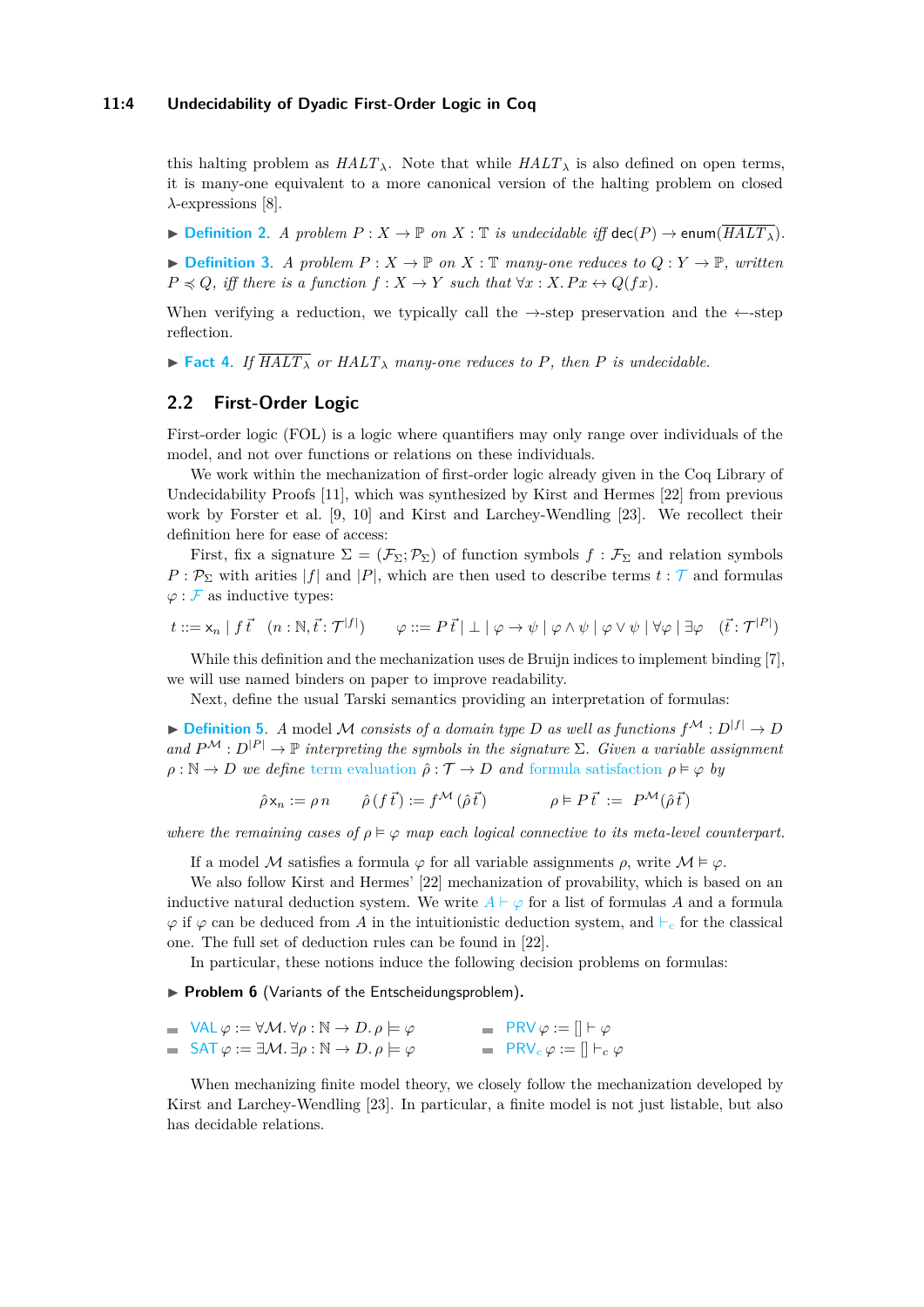**• Definition 7.** A model M is *finite* iff *D* is listable and for all relation symbols *p*, dec( $p^{\mathcal{M}}$ ) holds.

- ▶ **Problem 8** (Variants of the Entscheidungsproblem on finite models).
- $\blacksquare$  [FVAL](https://www.ps.uni-saarland.de/extras/fol-dyadic/website/Undecidability.FOL.minFOL_undec.html#FVAL_frag) *φ* := ∀*M*. *M* finite  $\rightarrow$  ∀*ρ* : N  $\rightarrow$  *D*. *ρ*  $\models$  *φ*
- $\mathsf{FSAT}\varphi := \exists \mathcal{M} \ldotp \mathcal{M} \text{ finite } \land \exists \rho : \mathbb{N} \to D \ldotp \rho \models \varphi$  $\mathsf{FSAT}\varphi := \exists \mathcal{M} \ldotp \mathcal{M} \text{ finite } \land \exists \rho : \mathbb{N} \to D \ldotp \rho \models \varphi$  $\mathsf{FSAT}\varphi := \exists \mathcal{M} \ldotp \mathcal{M} \text{ finite } \land \exists \rho : \mathbb{N} \to D \ldotp \rho \models \varphi$

# <span id="page-4-0"></span>**3 Uniform Diophantine Pair Constraints**

In order to achieve compact reductions to first-order logic, we need to pick a source problem which allows for easy formalization in first-order logic. Our particular problem is satisfiability for a variant of Diophantine constraints, that is, for a collection of equations on  $\mathbb N$  all having a certain shape. The concrete shape is defined by the relation <sup>∼</sup>.

<span id="page-4-3"></span>**▶ [Definition 9](https://www.ps.uni-saarland.de/extras/fol-dyadic/website/Undecidability.DiophantineConstraints.H10C.html#h10upc_sem_direct)** (2).  $\lambda$  *is the following relation on*  $\mathbb{N}^2 \times \mathbb{N}^2$ .

$$
(a, b) \wr (c, d) := a + b + 1 = c \land b^2 + b = d + d
$$

This relation has several suitable features. First of all, it is total and functional. It further allows encoding the successor operation, addition, and squaring, which suffices to express all of natural arithmetic. As Definition [12](#page-4-1) shows, it can easily be characterized inductively. Intuitively, this relation encodes the Gaussian sum  $d = \frac{b^2 + b}{2} = \sum_{i=1}^{b} i$ .

To define a constraints collection, we pick N as a concrete, countably infinite, discrete type of variables  $V$  and define:

▶ **[Definition 10](https://www.ps.uni-saarland.de/extras/fol-dyadic/website/Undecidability.DiophantineConstraints.H10C.html#h10upc)** (Uniform Diophantine Pair Constraints). *A* uniform Diophantine pair constraint *is a tuple*  $((x, y), (z, w))$ *, with*  $x, y, z, w : V$ *. An assignment*  $\rho : V \to \mathbb{N}$  satisfies *such a*  $constraint ((x, y), (z, w)) iff (\rho x, \rho y) \wr (\rho z, \rho w).$ 

▶ **[Problem 11](https://www.ps.uni-saarland.de/extras/fol-dyadic/website/Undecidability.DiophantineConstraints.H10C.html#H10UPC_SAT)** (UDPC). UDPC *is the following problem:*

 $\text{UDPC}(h : \mathscr{L}(\mathcal{V}^2 \times \mathcal{V}^2)) := \exists \rho. \forall ((x, y), (z, w)) \in h. \rho \text{ satisfies } ((x, y), (z, w))$ 

<span id="page-4-1"></span>As mentioned, the problem also admits an inductive characterization:

▶ **[Definition 12](https://www.ps.uni-saarland.de/extras/fol-dyadic/website/Undecidability.DiophantineConstraints.Util.H10UPC_facts.html#h10upc_ind)** (Inductive ).<sup>∼</sup> *The relation* <sup>∼</sup>*can be equivalently characterized by:*

$$
\text{Base } \frac{(a,0)\lambda(a+1,0)}{(a,0)\lambda(a+1,0)}
$$
\n
$$
\text{Step } \frac{(a,b')\lambda(c',d')}{(d',b')\lambda(d,d')}\frac{(b',0)\lambda(b,0)}{(b,0)\lambda(b,0)}\frac{(c',0)\lambda(c,0)}{(c,0)}
$$

This characterization already hints at an axiomatic definition of <sup>∼</sup>, as the axioms implied by the constructors are almost sufficient. The total axiomatization, consisting of the *Base*, *Step*, and *Tieback* axioms, is given here:

- <span id="page-4-2"></span>▶ **[Lemma 13](https://www.ps.uni-saarland.de/extras/fol-dyadic/website/Undecidability.DiophantineConstraints.Util.H10UPC_facts.html#sat)** (Basic properties of <sup>∼</sup>).
- Base:  $(a, 0)$   $\wr$   $(c, 0)$  *iff*  $c = a + 1$
- Step:  $(a, b) \wr (c, d) \land b \neq 0$  *iff there are b*', *c*', *d*' such that  $\sim$  $(a, b')$   $\wr$   $(c', d')$  ∧  $(d', b')$   $\wr$   $(d, d')$  ∧  $(b', 0)$   $\wr$   $(b, 0)$  ∧  $(c', 0)$   $\wr$   $(c, 0)$
- Tieback:  $(a, 0)$   $\chi(c, d) \rightarrow d = 0$  $\mathcal{L}_{\mathrm{max}}$

$$
= \text{ weak Step: } (a, b') \wr (c', d') \rightarrow (d', b') \wr (d, d') \rightarrow (b', 0) \wr (b, 0) \rightarrow (c', 0) \wr (c, 0) \rightarrow (a, b) \wr (c, d)
$$

## **I T P 2 0 2 2**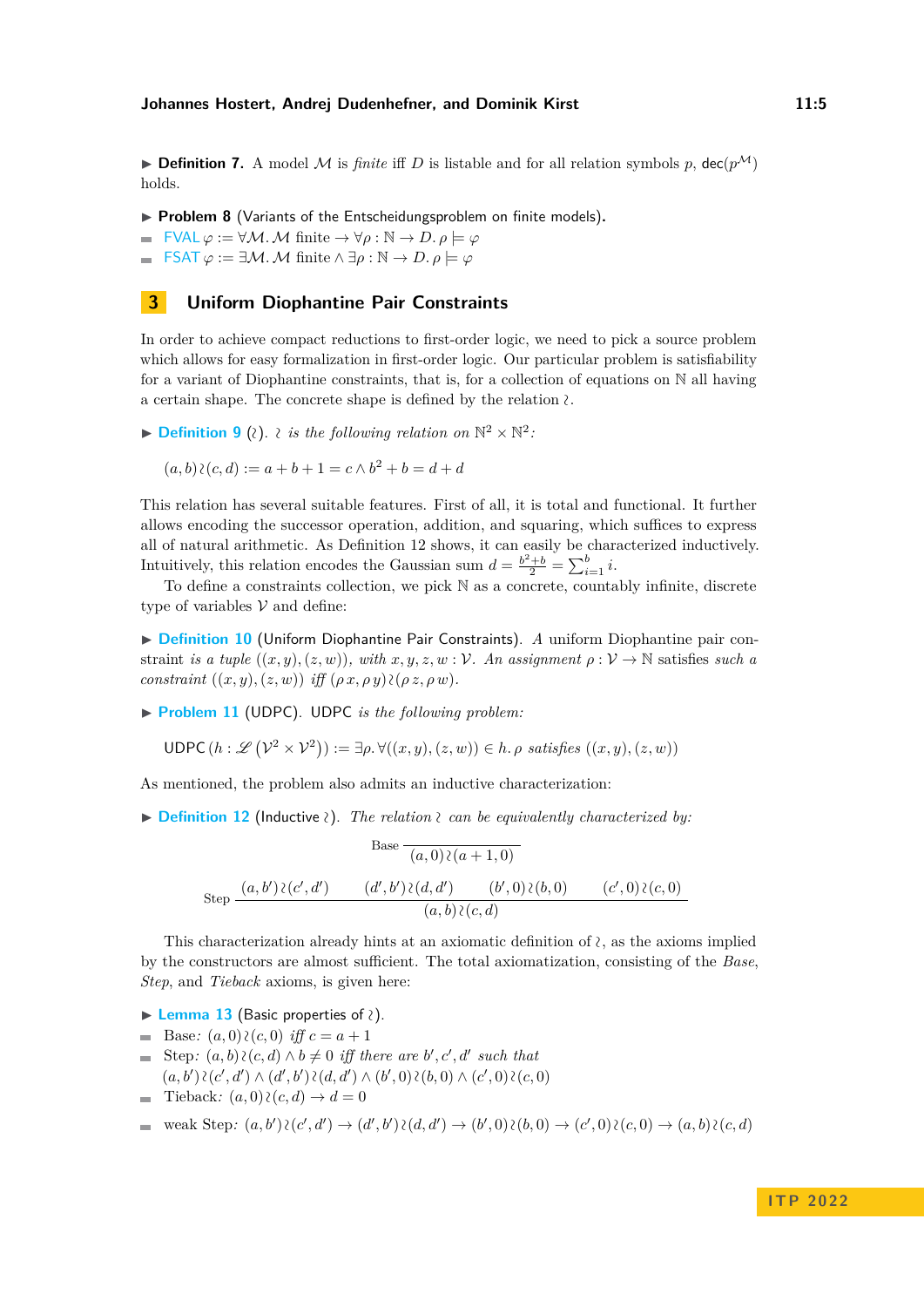### **11:6 Undecidability of Dyadic First-Order Logic in Coq**

Base and Step are stronger than the corresponding constructors of Definition [12,](#page-4-1) as they also capture elimination principles. The intuition behind the Step rule is that it encodes a Gaussian sum as we go from *b*<sup>*i*</sup> to *b*<sup>*i*</sup> + 1 = *b*: We must change  $d' = \sum_{i=1}^{b'} i$  to  $d = \sum_{i=1}^{b'+1} i$ , so  $d' + b' + 1 = d$  must hold, which is ensured by  $(d', b') \wr (d, d')$ .

<span id="page-5-4"></span>▶ [Theorem 14](https://www.ps.uni-saarland.de/extras/fol-dyadic/website/Undecidability.DiophantineConstraints.Util.H10UPC_facts.html#satCongr) (Soundness and Completeness). *Any relation*  $\mathcal{R}$  on  $\mathbb{N}^2 \times \mathbb{N}^2$  satisfying Base, *Step, and Tieback is equivalent to* <sup>∼</sup>*. If* R *only satisfies Base and weak Step then completeness holds, while soundness does not necessarily do so anymore: only*  $(a, b) \wr (c, d) \rightarrow (a, b) \mathcal{R} (c, d)$ *can be proven.*

- ▶ **[Corollary 15](https://www.ps.uni-saarland.de/extras/fol-dyadic/website/Undecidability.DiophantineConstraints.Util.H10UPC_facts.html#satEquiv)**. <sup>∼</sup>*is the smallest relation satisfying the Base and weak Step axiom.*
- <span id="page-5-3"></span>**► [Proposition 16](https://www.ps.uni-saarland.de/extras/fol-dyadic/website/Undecidability.DiophantineConstraints.Util.H10UPC_facts.html#h10_rel_irref)** (Irreflexivity of *ζ*).  $\forall (a, b) : \mathbb{N}^2$ . ¬ $((a, b) \wr (a, b))$

To show UDPC undecidable, we reduce from a very similar problem called UDC, defined on uniform Diophantine constraints. An undecidability proof for this problem is already mechanized in the Coq Library of Undecidability Proofs.

▶ **[Definition 17](https://www.ps.uni-saarland.de/extras/fol-dyadic/website/Undecidability.DiophantineConstraints.H10C.html#h10uc)** (Uniform Diophantine Constraints). *A* uniform Diophantine constraint *is a triple*  $(x, y, z)$ *, with*  $x, y, z : V$ *. An assignment*  $\rho : V \to \mathbb{N}$  satisfies *a uniform Diophantine constraint* (*x, y, z*) *iff*

 $1 + \rho x + (\rho y)^2 = \rho z$ 

▶ **[Problem 18](https://www.ps.uni-saarland.de/extras/fol-dyadic/website/Undecidability.DiophantineConstraints.H10C.html#H10UC_SAT)** (UDC). UDC *is the following problem:*

$$
\mathsf{UDC}\,(l:\mathscr{L}\left(\mathcal{V}^3\right)) := \exists \rho. \,\forall (x, y, z) \in l. \,\rho \,\, satisfies \,\, (x, y, z)
$$

<span id="page-5-1"></span>▶ **[Fact 19](https://www.ps.uni-saarland.de/extras/fol-dyadic/website/Undecidability.DiophantineConstraints.H10C_undec.html#H10UC_SAT_undec)**. UDC *is undecidable.*

Fact [19](#page-5-1) is mechanized by reducing from the general undecidability result for Diophantine constraints satisfiability by Larchey-Wendling and Forster [\[25\]](#page-18-12). Hence, our undecidability proof fundamentally relies on the general undecidability of Diophantine constraints satisfiability.

We can reduce from UDC to show UDPC undecidable. We only sketch the reduction.

<span id="page-5-2"></span>▶ **[Theorem 20](https://www.ps.uni-saarland.de/extras/fol-dyadic/website/Undecidability.DiophantineConstraints.Reductions.H10UC_SAT_to_H10UPC_SAT.html#reduction)**. UDC ≼ UDPC

**Proof sketch.** For each variable *v* appearing in the instance of UDC, have five new variables  $v_i, 0 \leq i \leq 4$ . Then, for each constraint  $1 + x + y^2 = z$ , encode it using these new constraints:

 $(y_1, y_1)$   $\{y_2, y_4\}$ ,  $(y_3, y_0)$   $\{y_2, y_1\}$ ,  $(y_3, x_0)$   $\{z_0, x_1\}$ 

The new variables *v<sup>i</sup>* are thereby assigned the following values based on the old value of *v*:

$$
\begin{array}{c|c|c|c|c|c|c|c|c} i & 0 & 1 & 2 & 3 & 4 \\ \hline v_i & v & \frac{v^2+v}{2} & v^2+v+1 & v^2 & \frac{v_1^2+v_1}{2} \end{array} \qquad \qquad \blacksquare
$$

▶ **[Theorem 21](https://www.ps.uni-saarland.de/extras/fol-dyadic/website/Undecidability.DiophantineConstraints.H10C_undec.html#H10UPC_SAT_undec)**. UDPC *is undecidable.*

**Proof.** By Theorem [20](#page-5-2) and Fact [19.](#page-5-1)

# <span id="page-5-0"></span>**4 Undecidability of Validity**

We now fix the concrete dyadic signature  $\Sigma_{\mathcal{U}}$ , where the binary relation  $\mathcal{U}$  is the only symbol, and proceed to work within this signature unless explicitly mentioned.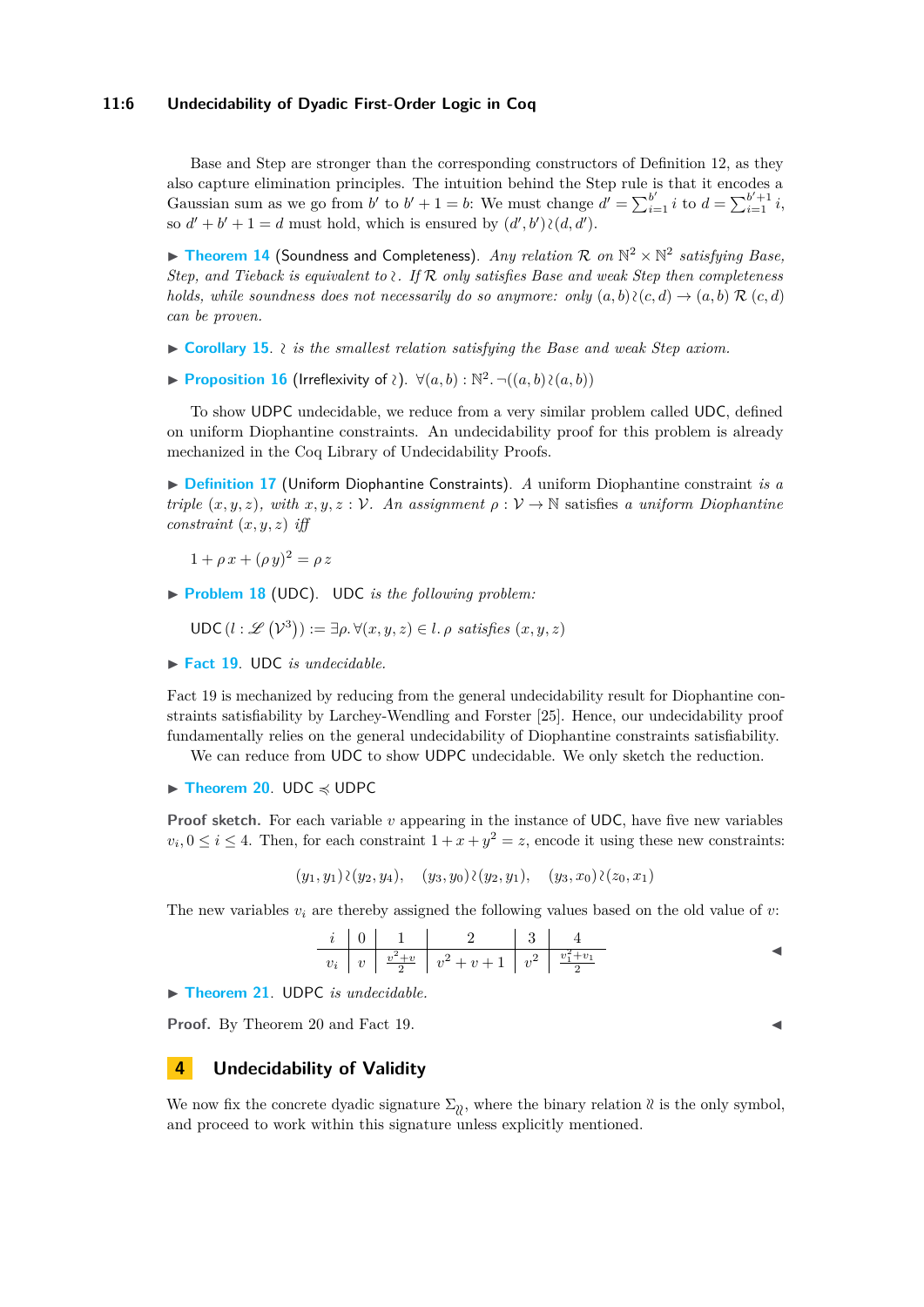# **4.1 Reducing from UDPC**

For our reduction, we are given a constraints set  $h : \mathscr{L}(\mathcal{V}^2 \times \mathcal{V}^2)$ , and have to construct a formula  $F^{\text{VAL}}$  *h* such that  $F^{\text{VAL}}$  *h* is valid in all models if and only if *h* had a solution – formally, UDPC  $h \leftrightarrow \text{VAL}(F^{\text{VAL}} h)$ . For this, we construct a first-order formalization of  $\lambda$ , which later allows us to translate concrete constraints into FOL.

During the reflection step, we need to instantiate the proof that *F* VAL *h* is valid with a specific model  $\mathcal{M}_{\lambda}$ , which we develop now. Fix  $D := \mathbb{N} + \mathbb{N}^2$  $D := \mathbb{N} + \mathbb{N}^2$  as the type of objects in  $\mathcal{M}_{\lambda}$ . We can then define the interpretation.

#### ▶ **[Definition 22](https://www.ps.uni-saarland.de/extras/fol-dyadic/website/Undecidability.FOL.Reductions.H10UPC_to_FOL_full_fragment.html#dom_rel)** (Interpretation of  $\ell$  for  $\mathcal{M}_2$ ).

*l r y* : N (*c, d*) : N 2 *x* : N *x* = *y x* = *c* (*a, b*) : N <sup>2</sup> *y* = *b* (*a, b*) (∼*c, d*)

Since we develop our axioms based on this model, we consider it the *standard model* of the following theory. We understand <sup>∼</sup>as a binary relation on pairs, and also add the numbers these pairs are made up from as individuals. Our interpretation of  $\alpha$  then also allows describing the pair's components. The definition for  $x \, \partial y$  with  $x, y : \mathbb{N}$  allows discriminating pairs and numbers, since <sup>∼</sup>(on pairs) is irreflexive (Proposition [16\)](#page-5-3).

We can then begin axiomatizing  $\lambda$ , starting with a few shorthands:

 $P p l r := \neg N p \wedge N l \wedge N r \wedge l \& p \wedge p \& r$  $P p l r := \neg N p \wedge N l \wedge N r \wedge l \& p \wedge p \& r$  $P p l r := \neg N p \wedge N l \wedge N r \wedge l \& p \wedge p \& r$  $R$  *a*  $bc$  *d* :=  $\exists pa.P$   $p$   $a$   $b \wedge P$   $q$   $c$   $d \wedge p$   $\&$   $q$ 

In the standard model,  $N k$  iff  $k$  is a number, and  $P k l r$  iff  $k$  is the pair  $(l, r)$ .  $R a b c d$  is satisfied iff  $(a, b)$   $\wr$   $(c, d)$ .

We can now formalize our axioms in first-order logic. Due to Theorem [14,](#page-5-4) the [Base](#page-4-2) and [weak Step](#page-4-2) axioms are sufficient for the purpose of mechanizing this reduction.

Additionally, since our original relation is built on the linear order of natural numbers, we need to mechanize enough properties of natural numbers to re-establish this linear order in our relation. Thus, we first add axioms characterizing the natural numbers.

$$
A_1^{\text{VAL}} := \forall k. N \, k \to \exists k'. R \, k \, \dot{0} \, k' \, \dot{0} \qquad A_2^{\text{VAL}} := N \, \dot{0}
$$

Axioms  $A_1^{\text{VAL}}$  and  $A_2^{\text{VAL}}$  postulate that 0<sup> $\dot{0}$ </sup> is a natural number, and that there are successors. The encoding of  $S x = y$  is  $(x, 0) \aleph(y, 0)$ , implicitly encoding the [Base](#page-4-2) axiom.

$$
A_3^{\text{VAL}} := \forall abcdb'c'd'.Ra b'c'd' \wedge Rd'b'dd' \wedge Rb'0b0 \wedge Rc'0c0 \rightarrow Ra bcd
$$

Axiom  $A_3^{\text{VAL}}$  formalizes the [weak Step](#page-4-2) axiom.

Throughout these axioms, we have used  $\dot{0}$  as if it was a nullary function symbol (i.e. a constant). In order to keep our signature minimal, we add this as an outermostly quantified variable to our formula. We call such a construction a *mock constant*.

We can now construct our reduction function:

$$
F^{\text{VAL}}, code: \mathcal{L}(\mathcal{V}^2 \times \mathcal{V}^2) \to \mathcal{F}
$$
  
\n
$$
F^{\text{VAL}} h := \forall 0.A_1^{\text{VAL}} \to A_2^{\text{VAL}} \to A_3^{\text{VAL}} \to \prod_{v \in \mathcal{V}(h)} code h
$$
  
\n
$$
code[] := \top
$$

 $code((a, b), (c, d)) :: h) := R \, a \, b \, c \, d \wedge \, code \, h$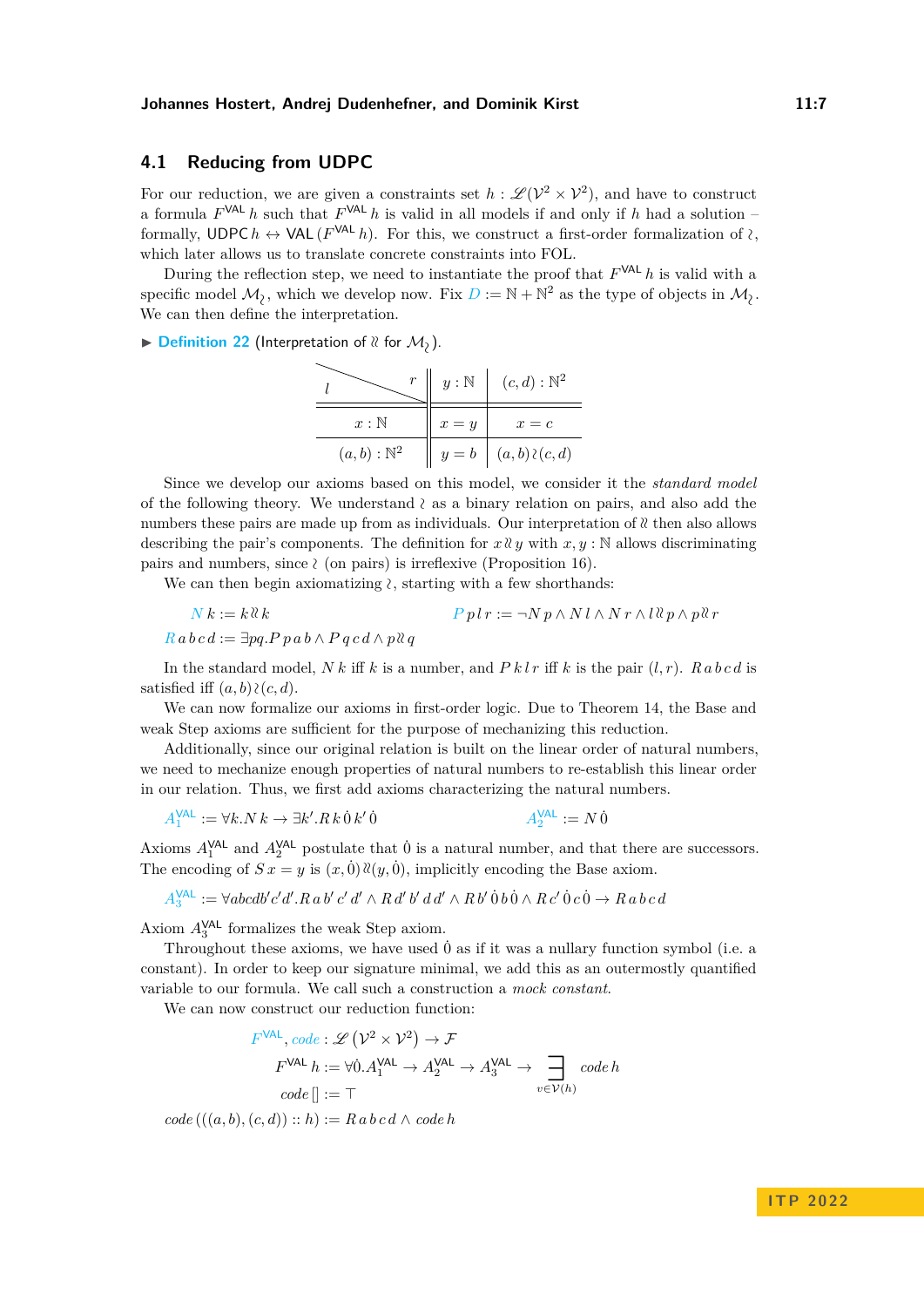## **11:8 Undecidability of Dyadic First-Order Logic in Coq**

Besides ensuring the axioms hold, the reduction function encodes the *satisfaction condition* using one ∃-quantifier per variable in the constraint set *h*, thereby requiring that the model has a solution satisfying the first-order-encoded constraints.

<span id="page-7-4"></span>▶ **[Lemma 23](https://www.ps.uni-saarland.de/extras/fol-dyadic/website/Undecidability.FOL.Reductions.H10UPC_to_FOL_full_fragment.html#inverseTransport)** (Reflection). VAL  $(F^{\text{VAL}}(h))$  → UDPC *h* 

**Proof.** We have that  $F^{\text{VAL}}(h)$  is valid in all models, so it in particular is satisfied by  $\mathcal{M}_{\lambda}$ , which satisfies  $A_{1-3}^{\text{VAL}}$ . The satisfaction condition ensures the model "knows" a solution, which we can extract since the interpretation of  $\mathcal{X}$  in  $\mathcal{M}_2$  is faithful.

For preservation, we are given a solution  $\rho$  satisfying  $h$ , and have to reason in an abstract model. By construction of  $F<sup>VAL</sup>$ , we can assume the axioms  $A<sup>VAL</sup><sub>1–3</sub>$  and must now instantiate a solution for the satisfaction condition. To do so, we first need to find the elements in our model corresponding to natural numbers. For this, we define a data structure called "chain":

<span id="page-7-0"></span> $\blacktriangleright$  **[Definition 24](https://www.ps.uni-saarland.de/extras/fol-dyadic/website/Undecidability.FOL.Reductions.H10UPC_to_FOL_full_fragment.html#chain)** (Chain). *A* chain *up to m* : N *is a function*  $f : \mathbb{N} \to D$  *such that all of* 1.  $f0 = 0$ 

**2.** *for all*  $n < m$ *, we have*  $R(f \, n) \, \dot{0} \, (f (n+1)) \, \dot{0}$ 

*If*  $fn = d$ *, then d* represents *n.* 

Such a chain is just a partial function that maps elements of N to their representatives in the model.

Starting in Definition [24,](#page-7-0) we abuse notation by using first-order formulas and terms to denote properties in and elements of the model.

<span id="page-7-1"></span> $\blacktriangleright$  **[Proposition 25](https://www.ps.uni-saarland.de/extras/fol-dyadic/website/Undecidability.FOL.Reductions.H10UPC_to_FOL_full_fragment.html#chain_N)**. *Given a chain*  $f$  *up to*  $m$  *and*  $an n \leq m$ *, we have*  $N(fn)$ *.* 

**Proof.** For 0, use  $A_2^{\text{VAL}}$ . Otherwise, by definition of *R*.

In order to give a proof of  $M \models \exists_{v \in \mathcal{V}(h)} code h$ , we need to first construct a chain:

<span id="page-7-2"></span> $\triangleright$  **[Proposition 26](https://www.ps.uni-saarland.de/extras/fol-dyadic/website/Undecidability.FOL.Reductions.H10UPC_to_FOL_full_fragment.html#chain_build)** (Chain construction). *Given m*, *there exists a chain f up to m*.

**Proof.** Induction on *m*:

- $m = 0$ : The chain is given by  $fn := 0$ . This satisfies both properties, using Proposition [25.](#page-7-1)
- $m = m' + 1$ , where  $f'$  is a chain up to  $m'$  by induction. We apply  $A_1^{\text{VAL}}$  to  $f' m'$  and get *d* such that  $R(f'm') \cdot 0 \cdot d \cdot 0$ . Our chain *f* up to *m* is chosen as  $f'[m \mapsto d]$ . Chain property 1 is shown by induction, and property 2 also is using Proposition [25,](#page-7-1) except for  $n = m'$ , where it is satisfied because  $A_1^{\text{VAL}}$  gave us *d* already fulfilling this required property.  $\blacktriangleleft$

We now use Proposition [26](#page-7-2) to build a chain *f* up to  $\max_{v \in V(h)} \rho v$ . Then, we can proceed to prove the satisfaction condition by instantiating as follows: For a variable  $v$ , chose *f* (*ρv*). The remaining goals are now of shape  $R(f(\rho x))(f(\rho y))(f(\rho z))(f(\rho w))$ , for all  $((x, y), (z, w)) \in h$ . Finally, this can be shown using another lemma:

<span id="page-7-3"></span>▶ **[Proposition 27](https://www.ps.uni-saarland.de/extras/fol-dyadic/website/Undecidability.FOL.Reductions.H10UPC_to_FOL_full_fragment.html#chain_proves)** (Chain steps). *If*  $(a, b)$   $\{c, d\}$ ,  $a, b, c, d < m$  and f is a chain up to m, then  $M \models R(f a) (f b) (f c) (f d).$ 

**Proof.** Induction on the inductive characterization of  $(a, b)$  ≥( $c, d$ ):

- $a + 1 = c, b = d = 0$ : Since  $a < m$  and f is a chain, we are done by the chain properties.
- We have  $R(f a) (f b') (f c') (f d')$ ,  $R(f d') (f b') (f d) (f d'')$ ,  $R(f b') (f \dot{\theta}) (f \dot{\theta}) (f \dot{\theta})$ , and m.  $R(f c') (f \dot{0}) (f c) (f \dot{0})$  by induction as  $a, b, c, d, b', c', d' < n$  holds. We can apply  $A_3^{\text{VAL}}$ and are done.

<span id="page-7-5"></span>With this lemma, we can conclude the complete proof of  $M \models F^{\text{VAL}} h$  for an arbitrary M.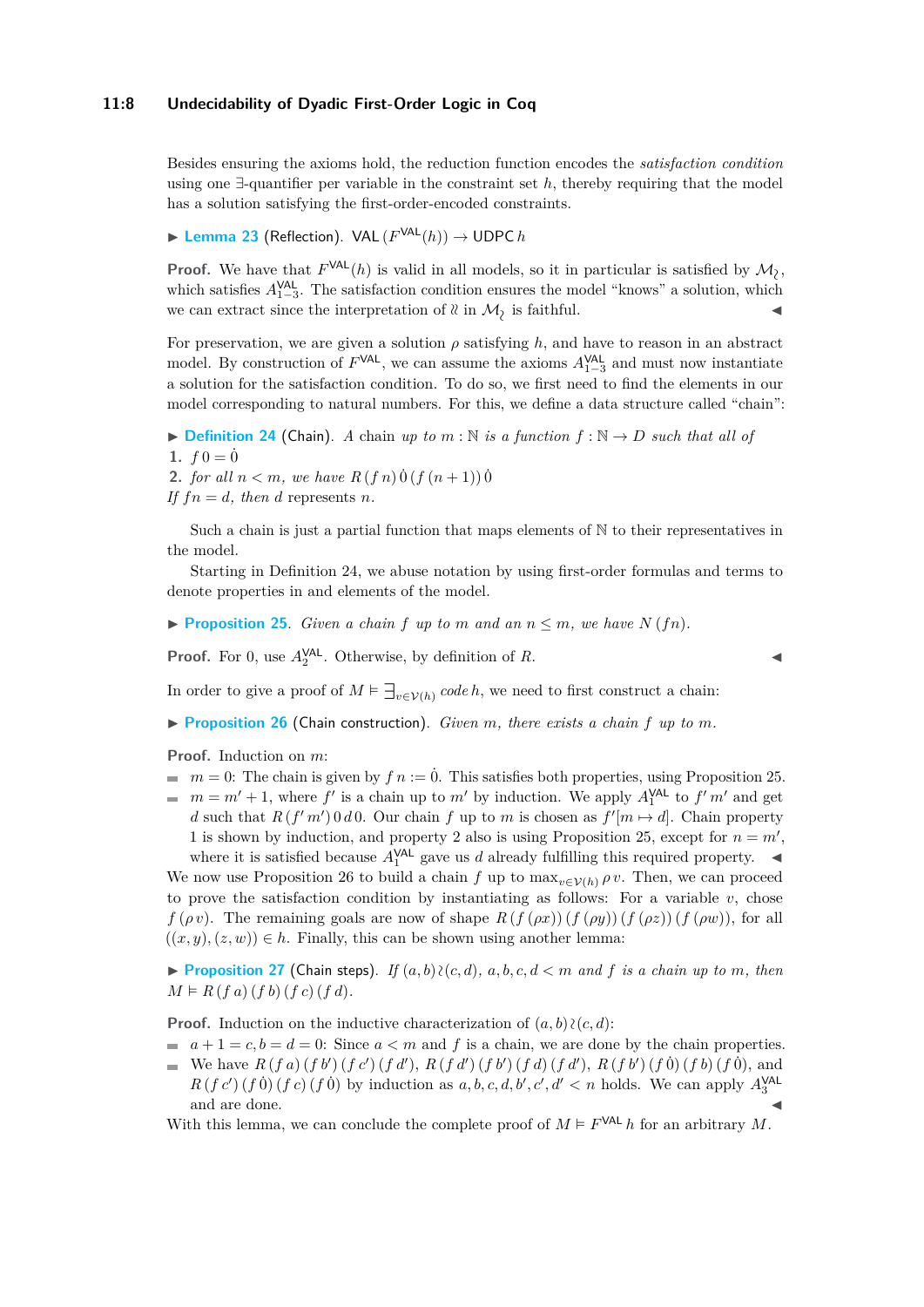▶ **[Lemma 28](https://www.ps.uni-saarland.de/extras/fol-dyadic/website/Undecidability.FOL.Reductions.H10UPC_to_FOL_full_fragment.html#transport)** (Preservation). UDPC  $h$  → VAL ( $F<sup>VAL</sup>(h)$ )

**Proof.** We have  $\rho$ , a solution to  $h$ , and the fact that our model fulfills the axioms  $A_{1-3}^{\text{VAL}}$ . Thus, we can build a chain *f* up to  $\max_{v \in \mathcal{V}(h)} \rho v$  by Proposition [26.](#page-7-2) This chain allows us to instantiate the satisfaction condition, concretely using  $f(\rho v)$  for given  $v : V$ . We conclude by Proposition [27](#page-7-3) for the remaining goals created by *code*.

<span id="page-8-1"></span>▶ **[Theorem 29](https://www.ps.uni-saarland.de/extras/fol-dyadic/website/Undecidability.FOL.Reductions.H10UPC_to_FOL_full_fragment.html#fullFragValidReduction)**. UDPC ≼ VAL *restricted to dyadic formulas.*

**Proof.**  $F<sup>VAL</sup>$  is a reduction function by Lemma [23](#page-7-4) and Lemma [28.](#page-7-5)  $\triangleleft$ 

▶ **[Theorem 30](https://www.ps.uni-saarland.de/extras/fol-dyadic/website/Undecidability.FOL.Reductions.H10UPC_to_FOL_full_fragment.html#fullFragSatisReduction)**. UDPC ≼ SAT *restricted to dyadic formulas.*

**Proof.** Using  $F' \varphi := \neg(F^{\text{VAL}} \varphi)$  as reduction function.

# <span id="page-8-2"></span>**4.2 Minimizing the Logical Fragment**

Next, we adapt the just outlined reduction to not only witness the undecidability of validity over the minimal signature, but to also establish the undecidability over  $a<sup>2</sup>$  $a<sup>2</sup>$  $a<sup>2</sup>$  minimal set of logical operators, namely the forall-implicative fragment.

▶ **[Definition 31](https://www.ps.uni-saarland.de/extras/fol-dyadic/website/Undecidability.FOL.Util.Syntax.html#FragmentSyntax)** (Forall-implicative fragment). *A formula using only* ⊥*, the logical connective*  $\rightarrow$ *, and the*  $\forall$ -quantifier is within the  $(\forall, \rightarrow, \bot)$ -fragment.

▶ **[Definition 32](https://www.ps.uni-saarland.de/extras/fol-dyadic/website/Undecidability.FOL.Util.Syntax.html#falsity_off)** (Negation). *A formula in the* (∀*,* →*,* ⊥)*-fragment not containing* ⊥ *is within the*  $(\forall, \rightarrow)$ -fragment. In general, a formula without  $\perp$  *is in a fragment* without negation.

We do so employing a mostly standard translation process, which combines ideas of both Gödel-Gentzen double negation translation [\[14,](#page-17-3) [13\]](#page-17-4) and Friedman's A-translation [\[12\]](#page-17-13), as outlined by Forster et al. [\[9\]](#page-17-5). Put simply, we apply a double-negation translation, and replace all uses of ⊥ by another formula. The resulting formula then is within the (∀*,* →)-fragment.

This transformation has not yet been mechanized to hold in general, so we manually apply it to our concrete formula, and construct a new reduction with this reduced formula.

Further, the transformation usually introduces a new relation symbol for ⊥, which is not an option here, as we want to keep the signature minimal. Instead, we slightly change our standard model, exploiting as-of-yet unused space. To adapt our reduction, we define new syntactic sugar, subsuming the previous definitions.

$$
\bot_w := c_1 \& c_2
$$
  
\n
$$
\bot_s := \forall ab. a \& b
$$
  
\n
$$
\neg_w \varphi := \varphi \to \bot_w
$$
  
\n
$$
N k := k \& k
$$
  
\n
$$
P p l r \psi := (N p \to \bot_s) \to N l \to N r \to l \& p \to p \& r \to \psi
$$
  
\n
$$
R p q a b c d \psi := P p a b (P q c d (p \& q \to \psi))
$$

There are two versions of  $\perp$ :  $\perp$ <sub>s</sub> and  $\perp$ <sub>*w*</sub>, where  $\perp$ <sub>*w*</sub> is the canonical replacement of falsity. ⊥*<sup>s</sup>* is actually false in our standard model, whereas ⊥*<sup>w</sup>* will not be, and this allows us to simplify verifying the reduction:

A canonical Friedman A-translation would just replace all occurrences of  $\perp$  by  $\perp_w$ and insert sufficient double negations. Since working in doubly negated contexts is often cumbersome, our reduction aims to avoid this as much as possible. Using ⊥*s*, which is actually equivalent to falsity in the standard model, helps, since it makes the elimination

<span id="page-8-0"></span><sup>&</sup>lt;sup>2</sup> There is no canonical unique minimal set of logical operators. We use  $(\forall, \rightarrow)$ , following Forster et al. [\[9\]](#page-17-5), while Gentzen [\[13\]](#page-17-4) used (∀*,* ∧). In either case, a quantifier and a binary connective is necessary.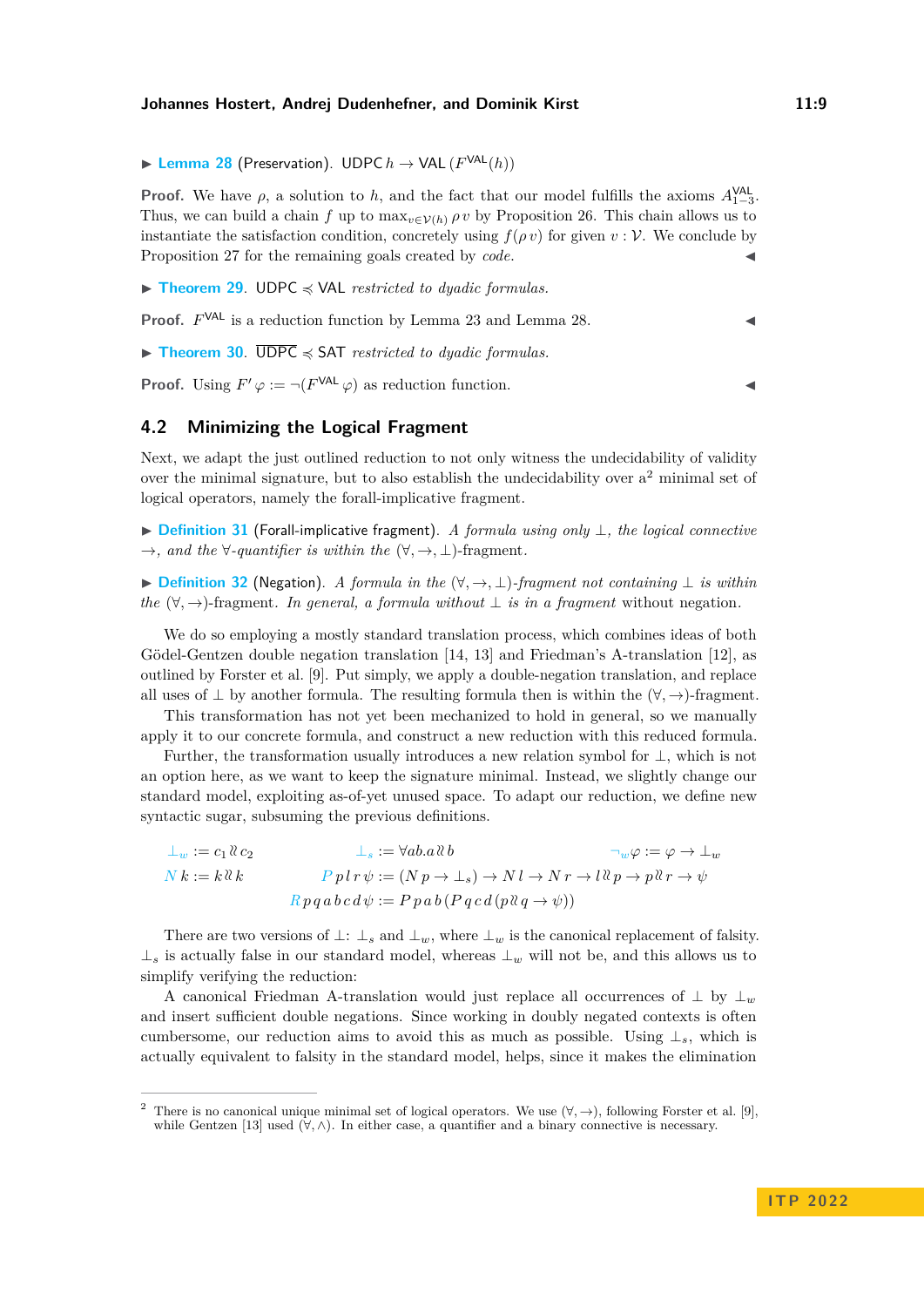lemmas not be doubly negated, thereby eliding a significant amount of double negations. For instance, we can show that in  $\mathcal{M}, (N p \to \perp_s)$  implies that p is a pair, and not just that  $\neg_w \neg_w (p \text{ is a pair}).$ 

Along with this, we also translate our axioms:

$$
A_{2}^{\perp} := N 0
$$
  
\n
$$
A_{1}^{\perp} := \forall k. N k \to \neg_{w} \forall p q k'. R p q k 0 k' 0 \perp_{w} \qquad R p_1 p_2 a b' c' d' (R p_3 p_4 d' b' d d'
$$
  
\n
$$
(R p_5 p_6 b' 0 b 0 (R p_7 p_8 c' 0 c 0
$$
  
\n
$$
(\neg_{w} \forall p_9 p_{10}. R p_9 p_{10} a b c d \perp_{w}))))
$$

Axiom 3 becomes larger as we have changed the definition of *R*. Previously, this hid away two pairs each, which are now explicitly universally quantified. This again serves to make our reduction easier to verify. The full reduction function is as follows:

$$
F^{\perp}, code : \mathcal{L}(\mathcal{V}^2 \times \mathcal{V}^2) \to \mathcal{F}
$$

$$
F^{\perp} h := \forall 0 c_1 c_2. A_1^{\perp} \to A_2^{\perp} \to A_3^{\perp} \to \neg_w \bigvee_{v \in \mathcal{V}(h)} code h
$$

$$
code \parallel := \perp_w
$$

$$
code \left( ((a, b), (c, d)) :: h \right) := \neg_w(\forall p_1 p_2. R \, p_1 \, p_2 \, a \, b \, c \, d \perp_w) \to code h
$$

We need to slightly adjust our interpretation to make the Friedman translation work.

▶ **[Definition 33](https://www.ps.uni-saarland.de/extras/fol-dyadic/website/Undecidability.FOL.Reductions.H10UPC_to_FOL_minimal.html#dom_rel)** (Interpretation of  $\alpha$  for Friedman-translation).

| $r$                       | $y \in \mathbb{N}$                                    | $(c, d) \in \mathbb{N}^2$ |
|---------------------------|-------------------------------------------------------|---------------------------|
| $x \in \mathbb{N}$        | $x = y \vee (x = 0 \land y = 1 \land \text{UDPC } h)$ | $x = c$                   |
| $(a, b) \in \mathbb{N}^2$ | $y = b$                                               | $(a, b) \wr (c, d)$       |

Here, the aforementioned encoding of reified falsity is underlined. The encoding stipulates that  $0 \& \mathfrak{t} \leftrightarrow \mathsf{UDPC}\,h$ . This becomes relevant during reduction reflection, as it allows us to "break out" of the double-negated context by instantiating the mock constants  $c_1, c_2$  with  $c_1 := 0, c_2 := 1$ . Intuitively<sup>[3](#page-9-0)</sup>, when replacing  $\perp$  with *A* when Friedman-translating  $\varphi$ , the resulting formula is equivalent to  $\varphi \vee A$ . Thus, by choosing 0  $\wr$  1 as *A*, we are able to extract a solution as we did before, and if we are not, we still have our result.

<span id="page-9-1"></span>▶ **[Proposition 34](https://www.ps.uni-saarland.de/extras/fol-dyadic/website/Undecidability.FOL.Reductions.H10UPC_to_FOL_minimal.html#construct_chain_at)** (Proposition [26](#page-7-2) for the minimal fragment). *Let m* : N*. To show* ⊥*w, it suffices to show*  $\forall f$ .(*f is a chain up to m*)  $\rightarrow \bot_w$ *.* 

<span id="page-9-2"></span>▶ **[Proposition 35](https://www.ps.uni-saarland.de/extras/fol-dyadic/website/Undecidability.FOL.Reductions.H10UPC_to_FOL_minimal.html#prove_single)** (Proposition [27](#page-7-3) for the minimal fragment).

*If*  $(a, b)$   $\{c, d\}$ *,*  $a, b, c, d < m$  *and f is a chain up to m, then showing*  $M \vDash \bot_w$  *requires showing*  $M \models \forall pq. R \, pq \, (f \, a) \, (f \, b) \, (f \, c) \, (f \, d) \perp_w$ .

Proposition [34](#page-9-1) is the double-negated version of Proposition [26.](#page-7-2) Instead of posing the existence of a chain *f*, we allow adding hypotheses when aiming to prove  $\perp_w$ , which is equivalent under double negation. Proposition [35](#page-9-2) is translated similarly.

Proving these propositions is very technical, as one has to work in a doubly-negated context most of the time. As mentioned, the axioms and the syntactic sugar we defined before aim to minimize double negations, which explains most of the unorthodox constructions (e.g. having both  $\perp_w$  and  $\perp_s$ ). With these two lemmas, our reduction is complete.

<span id="page-9-3"></span><span id="page-9-0"></span><sup>3</sup> This intuition only holds in classical logic, but is still useful for conceptualizing the translation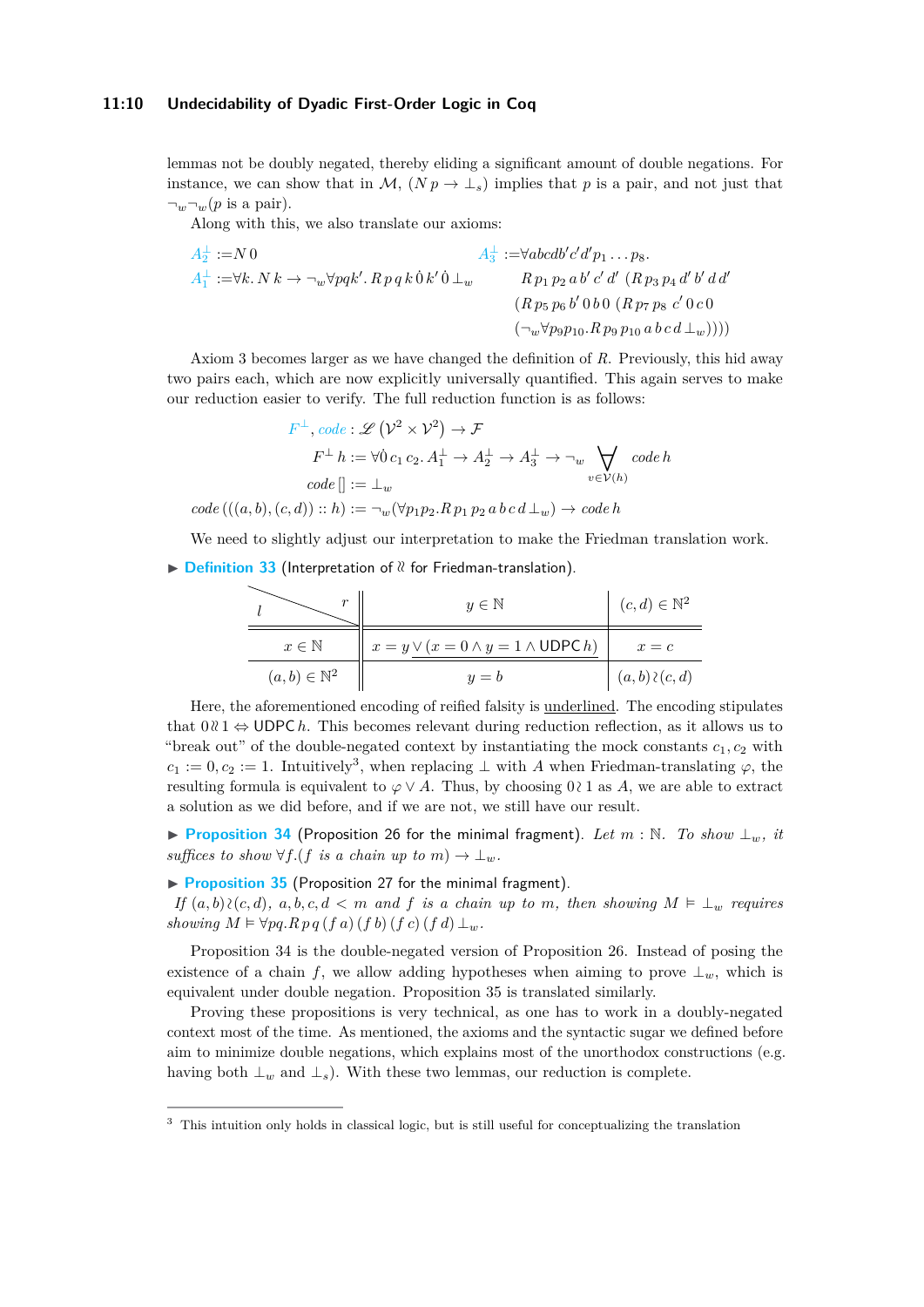▶ **[Theorem 36](https://www.ps.uni-saarland.de/extras/fol-dyadic/website/Undecidability.FOL.Reductions.H10UPC_to_FOL_minimal.html#validReduction)**. UDPC ≼ VAL *restricted to dyadic formulas over the* (∀*,* →)*-fragment.*

**Proof.** Similar to Theorem [29,](#page-8-1) except for the changes outlined in this chapter.

<span id="page-10-1"></span>▶ **[Theorem 37](https://www.ps.uni-saarland.de/extras/fol-dyadic/website/Undecidability.FOL.Reductions.H10UPC_to_FOL_minimal.html#satisReduction)**. UDPC ≼ SAT *restricted to dyadic formulas over* (∀*,* →*,* ⊥)*-fragment.*

**Proof.** Using  $F' \varphi := \neg(F \varphi)$  as reduction function.

SAT is trivially decidable over the  $(\forall, \rightarrow)$ -fragment, since one can construct a model where everything is true. It thus becomes undecidable as soon as there is a single use of  $\perp$ .

## <span id="page-10-2"></span>**4.3 Undecidability of Provability**

We now turn towards the undecidability of the provability predicate PRV.

In a classical meta-theory, this would directly follow from completeness [\[15\]](#page-18-15). In our intuitionistic meta-theory, however, this does not trivially hold [\[10,](#page-17-11) [24\]](#page-18-16), and we instead have to manually mechanize our reduction for the deduction system. The reduction function stays the same, but instead of reasoning in an abstract model, we prove that the formula is deducible in our deduction system. This mainly impacts the preservation step, as we can use soundness for the reflection step:

<span id="page-10-0"></span>▶ **[Lemma 38](https://www.ps.uni-saarland.de/extras/fol-dyadic/website/Undecidability.FOL.Reductions.H10UPC_to_FOL_minimal.html#inverseProofTransport)** (Reflection). PRV  $(F^{\perp}(h)) \to \text{UDPC } h$ .

**Proof.** Immediate using Theorem [36](#page-9-3) and soundness of the deduction system.

For preservation, the proof structure follows the previous proofs, while the low-level goals change to accommodate the object-level deduction. For brevity, we only show the new definition of a chain, as it demonstrates changes necessary to construct a syntactic proof in the first-order deduction system.

 $\triangleright$  **[Definition 39](https://www.ps.uni-saarland.de/extras/fol-dyadic/website/Undecidability.FOL.Reductions.H10UPC_to_FOL_minimal.html#chain)** (Chain for provability). *A* proto-chain up to *n is a list on*  $V^3$  *of length n*, *containing triples*  $(m, l, r)$ *. Every proto-chain c has a* head number *head c*, which is 0<sup>i</sup> *for* [] *and m for*  $[(m, l, r), \ldots]$ *. The* [chain hypotheses](https://www.ps.uni-saarland.de/extras/fol-dyadic/website/Undecidability.FOL.Reductions.H10UPC_to_FOL_minimal.html#chain_exists) *hyp*  $nc : \mathscr{L}(F)$  *for a proto-chain*  $c$  *up to*  $n$ *are defined inductively:*

 $hyp\,0$  $\vert\vert := [N\,\dot{0}]$  $hyp (n' + 1) ((m, l, r) :: cr) := N m :: (N l \rightarrow \perp_s) :: (N r \rightarrow \perp_s)$  $\therefore$  *l*  $\mathcal{R}(head \textit{cr}) :: \dot{0}\mathcal{R}l :: r\mathcal{R}m :: \dot{0}\mathcal{R}r :: l\mathcal{R}r :: hyp n' \textit{cr}$ 

The definition now strongly separates data (the objects in our chain) and hypotheses this data must satisfy. Compared to this, Definition [24](#page-7-0) kept the data implicit: for a number  $n : \mathbb{N}$ , we had  $m = fn$ , and the proof that *f* is a chain at *n*. That property (being a chain) is defined by an existential quantifier, and so a proof of it contained two pairs *l, r* as witnesses. This was possible since Tarski models directly embed into the meta-logic, so first-order existentials are represented as meta-level existentials, which just are dependent pairs (truncated into  $\mathbb{P}$ ). For provability, these objects are now explicitly stored as the chain entry  $(m, l, r)$ , as working within the deduction system prevents us from building a data structure (like dependent pairs) containing both these objects and the proofs about them.

Proposition 34 now looks like this, for instance:

#### ▶ **[Proposition 40](https://www.ps.uni-saarland.de/extras/fol-dyadic/website/Undecidability.FOL.Reductions.H10UPC_to_FOL_minimal.html#construct_chain_at)** (Proposition [34](#page-9-1) for PRV).

Let  $m : \mathbb{N}$  and  $A : \mathscr{L}(\mathcal{F})$  be a list of hypotheses including  $A_{1-3}^{\mathsf{VAL}}$ . To construct a proof  $A \vdash \bot_w$ , it suffices to construct a proof ( $hyp \, m \, c$ ) +  $A \vdash \bot_w$  for all proto-chains  $c \, up \, to \, m$ .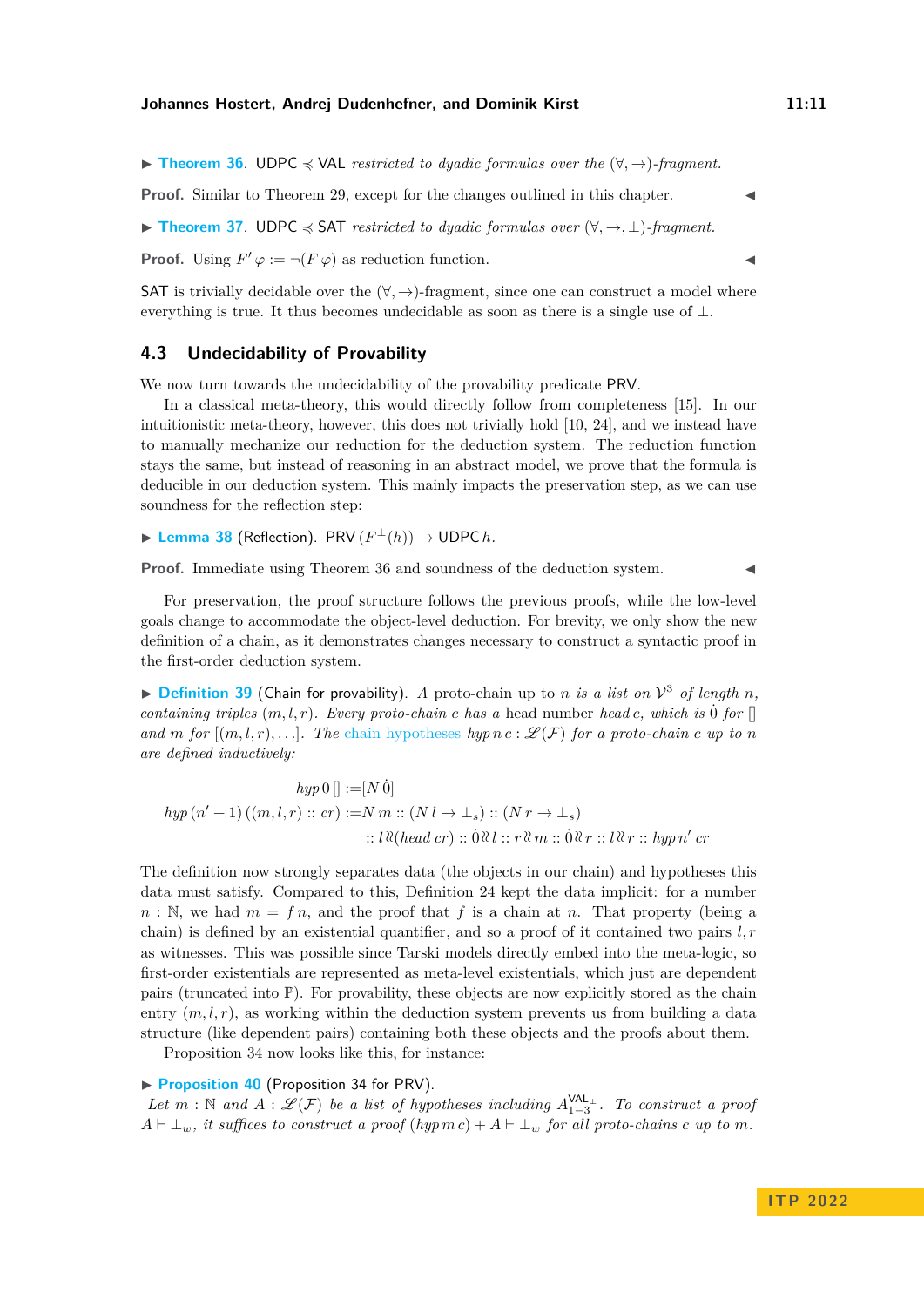## **11:12 Undecidability of Dyadic First-Order Logic in Coq**

This theorem builds a proof for  $\perp_w$  from another proof for  $\perp_w$  with more assumptions. Specifically, it allows us to assume that there is some proto-chain, and to also assume that it actually fulfills the chain hypotheses. As mentioned, data (the variables defining the chain) and the hypotheses about this data are maintained separately, since the hypotheses are part of the object-level deduction, while the data is not. Proposition [35](#page-9-2) and the other lemmas from before undergo similar changes, which we omit for brevity.

<span id="page-11-1"></span>▶ **[Lemma 41](https://www.ps.uni-saarland.de/extras/fol-dyadic/website/Undecidability.FOL.Reductions.H10UPC_to_FOL_minimal.html#proofTransport)** (Preservation). UDPC  $h \to \text{PRV}(F^{\perp}(h))$ .

**Proof.** Using the reformulated variants of Proposition [34](#page-9-1) and Proposition [35,](#page-9-2) as outlined above, following the approach of Lemma [28.](#page-7-5)

With this, we have shown that validity, satisfiability, and provability are undecidable for the minimal signature and minimal logical fragment.

<span id="page-11-3"></span>▶ **[Theorem 42](https://www.ps.uni-saarland.de/extras/fol-dyadic/website/Undecidability.FOL.Reductions.H10UPC_to_FOL_minimal.html#proveReduction)**. UDPC ≼ PRV *restricted to dyadic formulas over the* (∀*,* →)*-fragment. Assuming* LEM*, this holds for* PRV*c.*

**Proof.**  $F^{\perp}$  is a reduction function by Lemmas [38](#page-10-0) and [41.](#page-11-1) For  $PRV_c$ , we need LEM to establish soundness in Lemma [38.](#page-10-0)

**Related Decision Problems** From the undecidability of provability, we additionally get the undecidability of Kripke validity (KVAL) and Kripke satisfiability (KSAT). Since we do not work in Kripke models, we refrain from formally introducing them here, and refer to Forster et al. [\[9\]](#page-17-5) and Herbelin and Lee [\[17\]](#page-18-17).

<span id="page-11-4"></span>▶ **[Theorem 43](https://www.ps.uni-saarland.de/extras/fol-dyadic/website/Undecidability.FOL.Reductions.H10UPC_to_FOL_minimal.html#kripkeValidReduction)**. UDPC ≼ KVAL *restricted to dyadic formulas over the* (∀*,* →)*-fragment.*

<span id="page-11-5"></span>▶ **[Theorem 44](https://www.ps.uni-saarland.de/extras/fol-dyadic/website/Undecidability.FOL.Reductions.H10UPC_to_FOL_minimal.html#kripkeSatisReduction)**. UDPC ≼ KSAT *restricted to dyadic formulas over the* (∀*,* →*,* ⊥)*-fragment.*

# <span id="page-11-0"></span>**5 Undecidability of Finite Satisfiability**

For finite satisfiability (FSAT), we need to construct a new reduction function. The axioms used so far allow us to construct infinitely many numbers, while the reduction requires us to transport arbitrary large solution assignments. Both of these become impossible when working with finite models, potentially requiring fragile upper bounds on model size. Additionally, only UDPC many-one reduces to FVAL, as both are co-recursively enumerable. Thus, a more straightforward approach is a reduction from UDPC towards FSAT. Such reductions work "inversely" in that the axioms typically resemble elimination schemes, instead of constructors.<sup>[4](#page-11-2)</sup> Our axioms then merely deconstruct larger values into smaller ones, thus side-stepping the issue of making the axioms work without conflicting with the finiteness of the model.

The following reduction often needs to decide whether an arbitrary first-order formula is satisfied in some finite model. Since we required decidable relation interpretations, we can construct a general decider, as noted in [\[23\]](#page-18-11):

<span id="page-11-2"></span><sup>4</sup> Explicitly noted and discussed in [\[23\]](#page-18-11)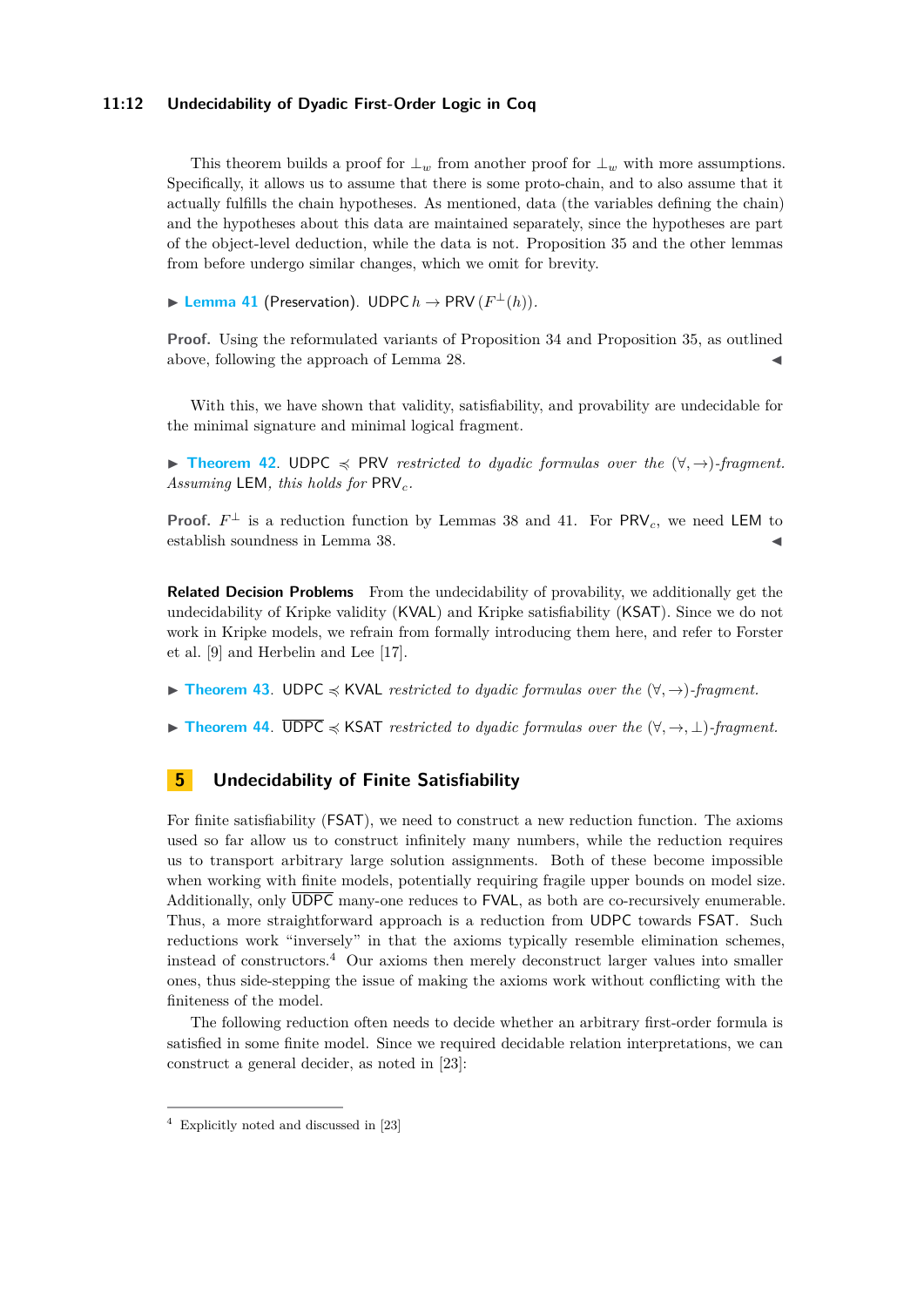<span id="page-12-1"></span>▶ **[Proposition 45](https://www.ps.uni-saarland.de/extras/fol-dyadic/website/Undecidability.FOL.Reductions.H10UPC_to_FSAT.html#general_decider)** (Decidability of finite satisfaction). *Given a fixed finite model* M *and a fixed environment*  $\rho : V \to M$ *, the predicate*  $M \vDash_{\rho} \varphi$  *on*  $\varphi : \mathcal{F}$  *is decidable.* 

**Proof.** All relation symbol interpretations of M are decidable. Quantified formulas are decidable since finite quantification is decidable and  $\mathcal M$  is finite.

For the axioms, we need first-order indistinguishably  $\equiv$  in order to guard our elimination axioms against constructing a predecessor of  $\dot{0}$ , since such a predecessor does not exist in our standard model. We can encode it as  $a \equiv b := \forall k.a \& k \leftrightarrow b \& k \land k \& a \leftrightarrow k \& b$ . The axioms of Lemma [13](#page-4-2) are formalized as follows:

$$
A_1^{\text{FSAT}} := \forall k'. N \ k' \to k' \neq 0 \to \exists k. (k, 0) \ \& (k', 0)
$$
\n
$$
A_2^{\text{FSAT}} := \forall abcd. (a, b) \ \& (c, d) \to b \neq 0 \to
$$
\n
$$
\exists b' c' d'. (b', 0) \ \& (b, 0) \land (c', 0) \ \& (c, 0) \land (a, b') \ \& (c', d') \land (d', b') \ \& (d, d') \land d' < d
$$
\n
$$
A_3^{\text{FSAT}} := \forall aa'd. (a, 0) \ \& (a', d) \to d \equiv 0
$$

These axioms are based on the [Base, strong Step, and Tieback](#page-4-2) laws respectively. We only need the "backwards" direction since we will only deconstruct a given relation.

These axioms alone are not sufficient to extract constraints solutions from a model. While these allow us to unpack a constraint into smaller constraints, the model might be cyclic, such that smaller constraints eventually unpack into themselves. To prevent this, we need to make the predecessor relation  $(k,0)$   $\chi$  $(k',0)$  well-founded. While well-foundedness is not first-order expressible in general, it is possible to ensure that a relation on a finite model is well-founded:

<span id="page-12-0"></span>▶ **[Fact 46](https://www.ps.uni-saarland.de/extras/fol-dyadic/website/Undecidability.Shared.Libs.DLW.Wf.wf_finite.html#wf_strict_order_finite)** (Well-founded relations for finite types). *Let D be a listable type and* ≺ *be a transitive, irreflexive relation on*  $D$ *. Then*  $\prec$  *is well-founded.* 

To make our predecessor relation well-founded, we need to construct its transitive closure. This is again not first-order expressible without adding a new relation symbol, which we can not do. Our solution is to exploit encoding space in the standard model in order to fit a new binary relation on numbers into the standard model. We define the following syntactic sugar, and add more axioms:

$$
A_4^{FSAT} := \forall lr. (l, 0) \& (r, 0) \rightarrow l < r \land \forall k. k < r \rightarrow k \le l \qquad a < b := a \le b \land a \ne b
$$
\n
$$
A_5^{FSAT} := \forall abc. a < b \rightarrow b < c \rightarrow a < c \qquad a \le b := N \, a \land N \, b \land a \, \& b
$$

So *<* becomes our transitive, irreflexive relation encompassing the predecessor relation. The actual reduction function can now be given. It also features an upper bound to ensure that we can build a sufficiently large anti-chain.

$$
F^{\text{FSAT}}, code: \mathcal{L}(\mathcal{V}^2 \times \mathcal{V}^2) \to \mathcal{F}
$$
  
\n
$$
F^{\text{FSAT}} h := \exists \dot{0}m. A_1^{\text{FSAT}} \wedge A_2^{\text{FSAT}} \wedge A_3^{\text{FSAT}} \wedge A_4^{\text{FSAT}} \wedge A_5^{\text{FSAT}} \wedge \bigoplus_{v \in \mathcal{V}(h)} code h
$$
  
\n
$$
code \mid := \top
$$
  
\n
$$
code \mid ((a, b), (c, d)) :: hs := (a, b) \& (c, d) \wedge code hs \wedge a, b, c, d \leq m
$$

Another mock constant is needed: *m* is an upper bound on the model size. Since we are reducing from satisfiability, mock constants must be existentially quantified. Reducing from FSAT also "flips" the reduction and preservation steps. We now start with preservation, which now features our standard model.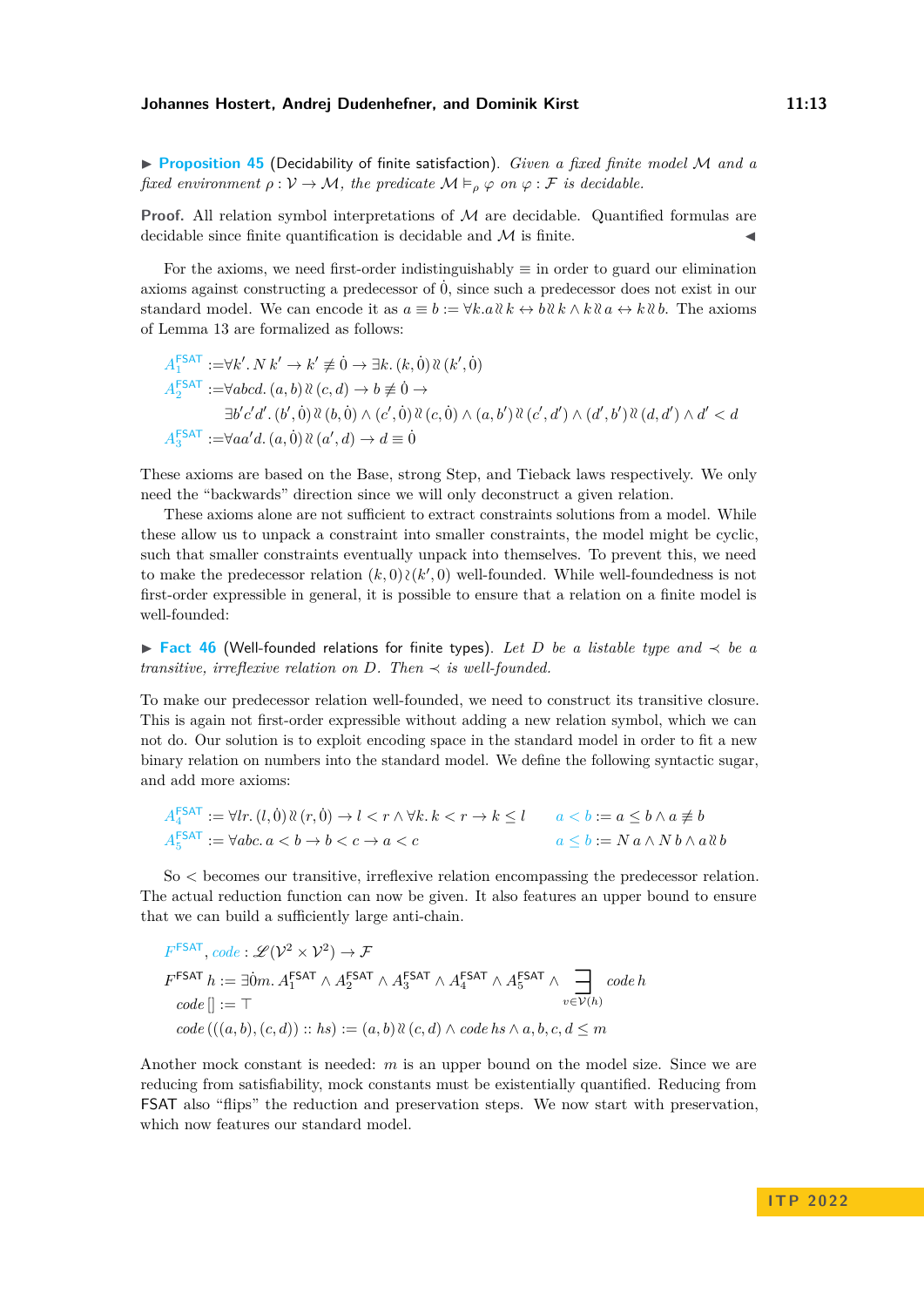▶ **[Lemma 47](https://www.ps.uni-saarland.de/extras/fol-dyadic/website/Undecidability.FOL.Reductions.H10UPC_to_FSAT.html#valid)** (Preservation). UDPC  $h \to \text{FSAT}(F^{\text{FSAT}}(h))$ 

**Proof.** Given a solution  $\rho$  to a constraints set *h*, let  $m := 1 + \max_{v \in \mathcal{V}(h)} \rho v$ . We denote by  $\mathbb{N}_{\leq m}$  $\mathbb{N}_{\leq m}$  $\mathbb{N}_{\leq m}$  the type of natural numbers up to (and including) *m*. We set our finite domain  $D := \mathbb{N}_{\leq m} + \mathbb{N}_{\leq m}^2$  $D := \mathbb{N}_{\leq m} + \mathbb{N}_{\leq m}^2$ , so that each element of the domain is either a natural number not larger than *m*, or the pair of two such numbers. To finalize our model  $\mathcal{M}_{\leq m}$ , we define the interpretation of  $\ell$ .

▶ **[Definition 48](https://www.ps.uni-saarland.de/extras/fol-dyadic/website/Undecidability.FOL.Reductions.H10UPC_to_FSAT.html#model_rel)** (Interpretation of  $\alpha$  for FSAT).

|                                    | $y \in \mathbb{N}_{\leq m}$ | $(c, d) \in \mathbb{N}_{\leq m}^2$ |
|------------------------------------|-----------------------------|------------------------------------|
| $x \in \mathbb{N}_{\leq m}$        | $x \leq y$                  | $x = c$                            |
| $(a, b) \in \mathbb{N}^2_{\leq m}$ | $y=b$                       | $(a,b)\wr(c,d)$                    |

The model interpretation remains unchanged from the previous chapters, except for the topleft cell, which changes to  $x \leq y$  from  $x = y$ . This is where we exploit the additional encoding space given to us by the fact last chapter (almost) only used the diagonal, where  $x = y$ . The interpretation of  $\ell$  is also decidable, as is required for finite models.

Showing that the satisfaction condition holds also is straightforward: Choose  $\rho v$  for each *v*, using that  $\ell$  is faithfully interpreted. Each  $\rho v$  is in  $\mathbb{N}_{\leq m}$ , since it is smaller than *m* by construction. Thus we have shown that  $F^{\text{FSAT}}(h)$  is finitely satisfied.

For reflection, we need to extract a constraints collection solution from an arbitrary finite model  $\mathcal{M} = (D, I)$  satisfying the axioms and the satisfaction condition. For this, we will construct an inverse notion of a chain, which now transports individuals of a model to natural numbers.

 $\blacktriangleright$  **[Definition 49](https://www.ps.uni-saarland.de/extras/fol-dyadic/website/Undecidability.FOL.Reductions.H10UPC_to_FSAT.html#chain)** (Anti-chain). *A function*  $f: D \to \mathcal{O}(\mathbb{N})$  *is called a* anti-chain up to *m* : *D* representing *n* : N *iff all of*

**1.**  $\forall d : D. d \leq m \Leftrightarrow f m \neq \emptyset$ 

2.  $\forall k : \mathbb{N}$ .  $(\exists d : D.d \leq m \land f d = \lceil n \rceil) \Rightarrow k \leq n$ 

**3.**  $f m = [n] \wedge f(\dot{0}) = [0]$ 

4.  $\forall (d_l d_r : D)(k_l k_r : \mathbb{N}). f d_l = [k_l] \wedge f d_r = [k_r] \Rightarrow (S k_l = k_r \Leftrightarrow (d_l, 0) \mathcal{X}(d_r, 0))$ 

**5.**  $\forall dd' f. d \neq \emptyset \Rightarrow (f d = f d' \Leftrightarrow d \equiv d')$ 

We call *m* and *n* the upper bound of f, and say that some  $m'$  represents some  $n'$  iff  $f m' = \lceil n' \rceil$ .

<span id="page-13-0"></span> $\blacktriangleright$  **[Proposition 50](https://www.ps.uni-saarland.de/extras/fol-dyadic/website/Undecidability.FOL.Reductions.H10UPC_to_FSAT.html#mkchain)** (Anti-chain construction). *Given*  $m : D$  *such that*  $N m$ *, there are*  $n, f$  *such that f is an anti-chain up to m representing n.*

**Proof.** Well-founded induction using  $\lt$  on *m*, due to Fact [46.](#page-12-0) We decide whether  $m \equiv 0$ <sup>i</sup> by Proposition [45:](#page-12-1)

- *. We choose as our anti-chain the function defined by*  $f0 = [0]$  *and*  $fk = ∅$ otherwise. The chain properties are easily shown using decidability of  $(\equiv)$ .
- $m \not\equiv 0$ . We know *m* has a predecessor  $m'$  by  $A_1^{\text{FSAT}}$ . Applying the induction hypothesis m. to *m'* yields  $f'$ , an anti-chain representing *m'* up to *n'*. We choose  $f'[k \mapsto [n'+1]]$  (i.e. pointwise updating  $f'$  at  $k$ ) as our anti-chain. It is up to  $m$  representing  $n' + 1$  by case distinctions, using the induction hypothesis and decidability of  $(\equiv)$ .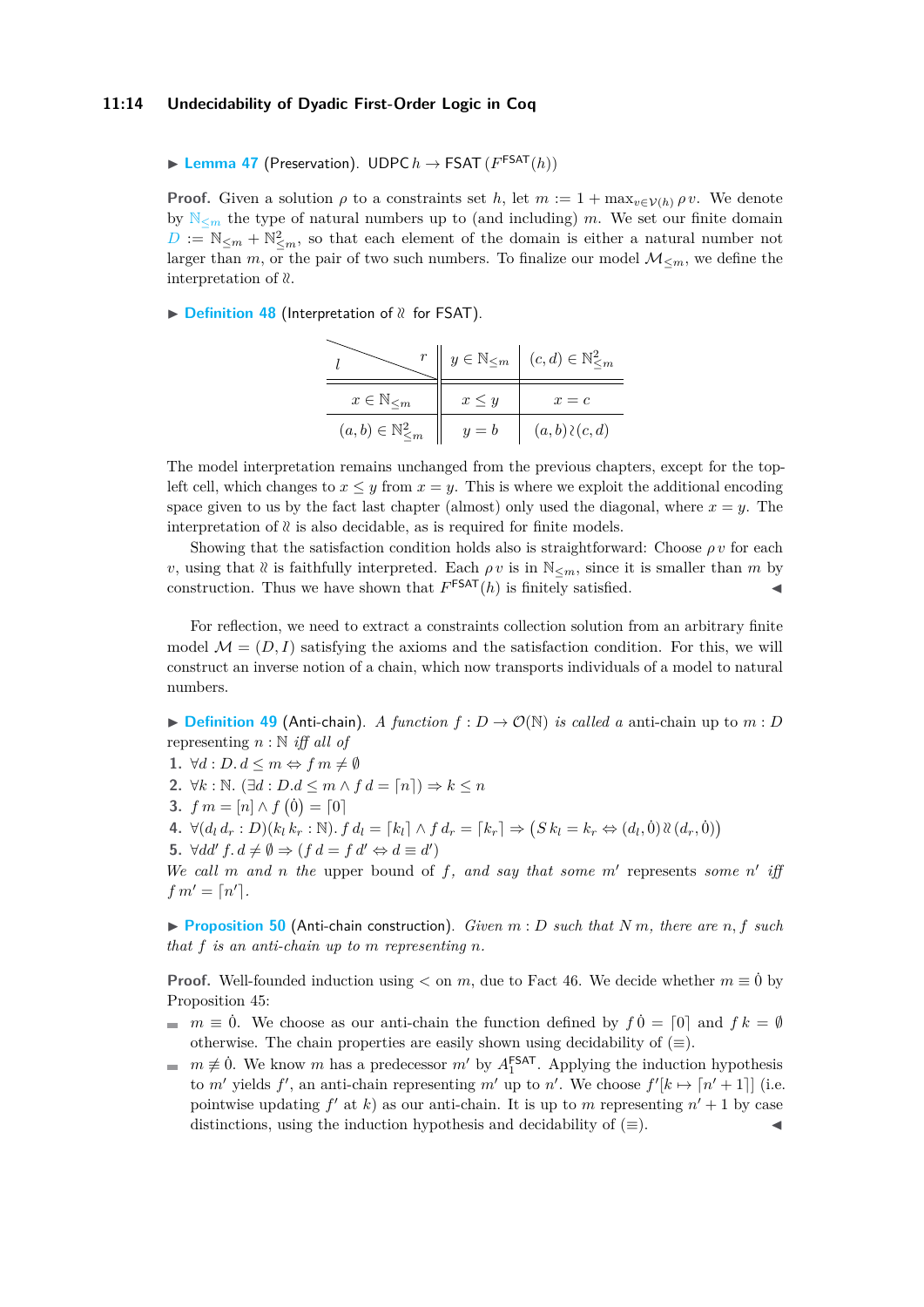Once we are able to construct an anti-chain, we are able to use it to extract solutions to the constraints encoded in *h*. For this, we show that  $\mathcal{R}$  on *D* transports to  $\lambda$  on  $\mathbb N$  for the represented numbers.

<span id="page-14-0"></span>▶ **[Proposition 51](https://www.ps.uni-saarland.de/extras/fol-dyadic/website/Undecidability.FOL.Reductions.H10UPC_to_FSAT.html#chain_proves)** (Solution recovery). *If f is an anti-chain up to m representing n, and* if  $(a, b)$   $\mathcal{C}(c, d)$  where  $a, b, c, d$  are all  $\leq m$ , then we find  $a_r, b_r, c_r, d_r$  such that  $fa = [a_r]$ .  $f b = [b_r]$ ,  $f c = [c_r]$ ,  $f d = [d_r]$ , and  $(a_r, b_r) \wr (c_r, d_r)$ .

**Proof.** Well-founded induction using *<* on *b* with *a, c, d* quantified, using Fact [46.](#page-12-0) We have  $f \circ a, \ldots, f \circ d \neq \emptyset$  by anti-chain property 1. Again decide whether  $b \equiv 0$ :

- $b \equiv 0$ . In this case, by  $A_3^{\text{FSAT}}$ , we find  $d \equiv 0$ . So we are given  $(a,0) \mathcal{X}(c,0)$ , which fits anti-chain property 4 of *f*. Since  $(x, 0)$  ≥( $x + 1, 0$ ), we can conclude using properties 3 and 5.
- $b \neq 0$ . We can apply  $A_2^{\text{FSAT}}$ . We further apply the induction hypothesis to  $(d', b') \, \mathcal{U}(d, d')$ and  $(a, b') \, \mathcal{X}(c', d')$ , which is possible especially since  $d < d'$ , which we needed to explicitly add to  $A_2^{\text{FSAT}}$ . The remainder is straightforward by the defining properties of  $\lambda$  and anti-chain property 4, similar to case  $1$ .

With this, our reduction is complete.

$$
\blacktriangleright
$$
 Lemma 52 (Reflection).  $\mathsf{FSAT}(F^{\mathsf{FSAT}}(h)) \to \mathsf{UDPC}\,h$ 

**Proof.** We need to first build an anti-chain *f* up to *m* using Proposition [50,](#page-13-0) where *m* is existentially quantified in *F*. After this, we are able to extract the numbers making up the solution to *h* by looking at the elements encoded in the satisfaction condition, and looking up the represented numbers in *f*. Afterwards, it remains to show that these numbers actually are solutions to  $h$ , which follows from Proposition [51](#page-14-0) and some minor auxiliary lemmas.  $\blacktriangleleft$ 

<span id="page-14-2"></span>▶ **[Theorem 53](https://www.ps.uni-saarland.de/extras/fol-dyadic/website/Undecidability.FOL.Reductions.H10UPC_to_FSAT.html#fsat_reduction)**. UDPC ≼ FSAT *restricted to dyadic formulas.*

To reduce towards finite validity, simply negate the reduction function used for FSAT.

<span id="page-14-4"></span>▶ **[Theorem 54](https://www.ps.uni-saarland.de/extras/fol-dyadic/website/Undecidability.FOL.Reductions.H10UPC_to_FSAT.html#fval_reduction)**. UDPC ≼ FVAL *restricted to dyadic formulas.*

# **5.1 Minimizing the Logical Fragment for FSAT**

We now reduce the logical fragment for FSAT. Using Proposition [45,](#page-12-1) we can construct and verify a translation converting our formulas into the (∀*,* →*,* ⊥)-fragment:

 $\blacktriangleright$  **[Definition 55](https://www.ps.uni-saarland.de/extras/fol-dyadic/website/Undecidability.FOL.Util.DoubleNegation.html#translate_form)** (Double negation translation).  $(\cdot)^N$  *translates formulas*  $\varphi : \mathcal{F}$  *to their doublenegated counterpart in the*  $(\forall, \rightarrow, \bot)$ *-fragment. For instance,*  $(\varphi \lor \psi)^N = \neg \varphi^N \to \neg \neg \psi^N$  *and*  $(\exists x.\,\varphi)^N = \neg(\forall x.\,\neg\varphi)$ . The other cases are defined similarly.

<span id="page-14-1"></span> $\triangleright$  **[Proposition 56](https://www.ps.uni-saarland.de/extras/fol-dyadic/website/Undecidability.FOL.Util.DoubleNegation.html#correct)**. *Given a finite model M, an environment*  $\rho : V \to M$ *, and a formula*  $\varphi$ *,*  $(M \vDash_{\rho} \varphi) \Leftrightarrow (M \vDash_{\rho} (\varphi)^{N}).$ 

**Proof.** By induction on  $\varphi$ , using Proposition [45](#page-12-1) for  $\wedge$ ,  $\vee$ ,  $\exists$ .

<span id="page-14-3"></span>This now strengthens our previous undecidability result to a small logical fragment.

▶ **[Theorem 57](https://www.ps.uni-saarland.de/extras/fol-dyadic/website/Undecidability.FOL.Reductions.H10UPC_to_FSAT.html#frag_reduction_fsat)**. FSAT *reduces to* FSAT *over the* (∀*,* →*,* ⊥)*-fragment, and* FVAL *similarly.*

**Proof.** The function  $(\cdot)^N$  fulfills the reduction properties by Proposition [56.](#page-14-1)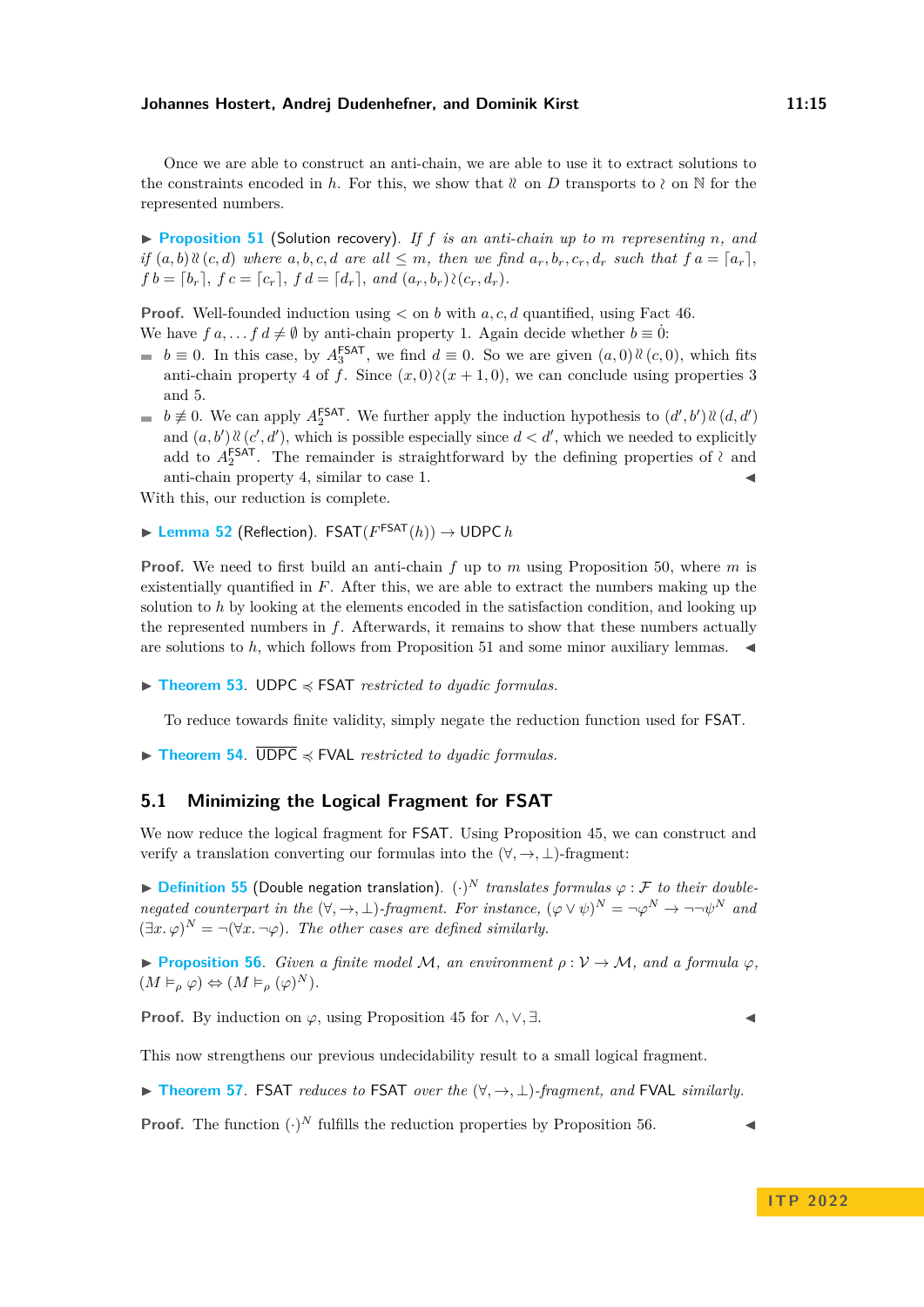# <span id="page-15-0"></span>**6 Conclusion**

# **6.1 Summary of Results**

We have shown that many common decision problems of FOL are undecidable in their minimal case by constructing many-one reductions from UDPC or  $\overline{UDPC}$ .

▶ **[Theorem 58](https://www.ps.uni-saarland.de/extras/fol-dyadic/website/Undecidability.FOL.minFOL_undec.html)** (Undecidability of FOL problems). *The following problems are undecidable for first-order formulas with a single binary relation:*

|             | Problem     | Fragment                       | $By \; reduction$         |
|-------------|-------------|--------------------------------|---------------------------|
|             | VAL         | $(\forall, \rightarrow)$       | Theorem 36                |
| <b>FOL</b>  | <b>SAT</b>  | $(\forall, \rightarrow, \bot)$ | Theorem 37                |
|             | <b>PRV</b>  | $(\forall, \rightarrow)$       | Theorem 42                |
|             | $PRV_c$     | $(\forall, \rightarrow)$       | Theorem $42$ assuming LEM |
| <b>KFOL</b> | <b>KVAL</b> | $(\forall, \rightarrow)$       | Theorem 43                |
|             | <b>KSAT</b> | $(\forall, \rightarrow, \bot)$ | Theorem 44                |
| <b>FFOL</b> | <b>FSAT</b> | $(\forall, \rightarrow, \bot)$ | Theorems 53 and 57        |
|             |             | $(\forall, \rightarrow, \bot)$ | Theorems $54$ and $57$    |

These results are minimal, except for finite validity (FVAL), where eliminating  $\perp$  might be possible. However, we have not mechanized this, because our current reduction for FVAL occupies a local optimum where there is no space remaining in the interpretation of the standard model. Such space is however necessary for a Friedman-like falsity elimination, as done in Section [4.2.](#page-8-2) KFOL denotes Kripke variants, see [\[17\]](#page-18-17) for an overview.

▶ **[Conjecture 59](https://www.ps.uni-saarland.de/extras/fol-dyadic/website/Undecidability.FOL.minFOL_undec.html#minFiniteValidityConjecture)**. FVAL *restricted to dyadic formulas over the* (∀*,* →)*-fragment is undecidable.*

The dependence on LEM in Theorem [42](#page-11-3) could potentially be eliminated by performing yet another double negation translation. Apart from this, no axioms are assumed.

Reducing to the particular minimal variants becomes feasible because the source problem UDPC is very easy to axiomatize in first-order logic. We consider UDPC a contribution, since it seems to be a useful source problem for compact undecidability reductions in general.

# **6.2 Comparison to Existing Work**

Our results describe minimal undecidable fragments for formulas along two axes: by minimizing the signature, and by minimizing the logical fragment.

A third axis often considered in classical literature is the quantifier prefix. Already in his 1937 work [\[20\]](#page-18-1), Kalmár not only proves the result about the minimal signature, but also minimizes the quantifier prefix of a formula in prenex normal form to  $\Sigma_4$ . Later work, e.g. by Kalmár [\[21\]](#page-18-6) and others, strengthened this result. We do not consider minimizing the quantifier prefix, it remains open for future work one might consider.

Results not using Coq work in a classical meta-theory (denoted by  $FOL_c$ , which notably does not include intuitionistic PRV), where PRV*c*, VAL, and SAT coincide. Further, some historical papers mentioned below presuppose the general undecidability of FOL or otherwise construct a reduction without explicitly aiming to prove any undecidability results.

All cited mechanized results are in Coq. As far as we are aware, there are no mechanizations of first-order undecidability in other proof assistants.

The main difference between our approach and other mechanized results in the literature is that we directly and compactly reduce into dyadic first-order logic, whereas others either need signature compression steps, or otherwise achieve this result in a less direct way (e.g.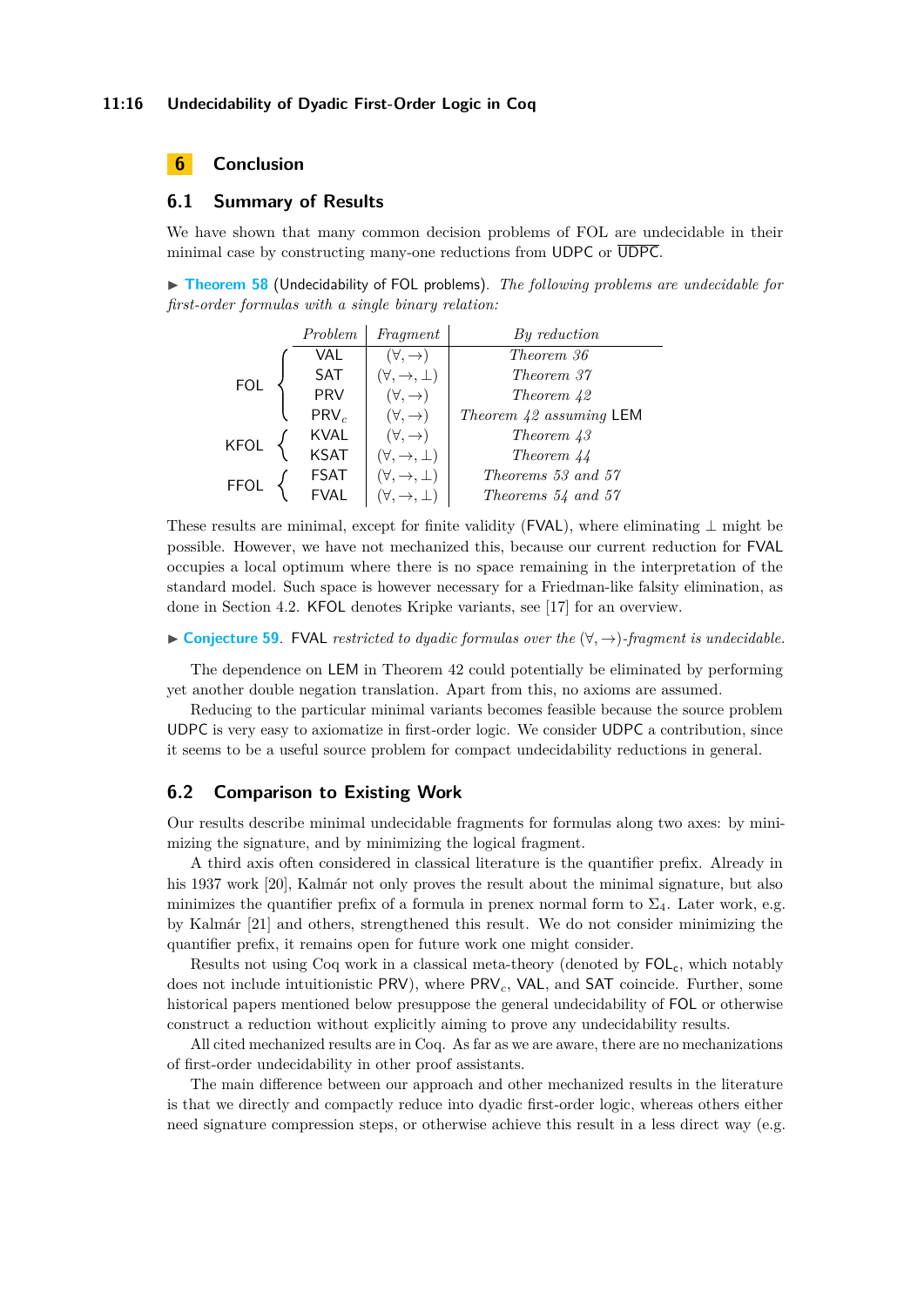Kirst and Hermes [\[22\]](#page-18-10), who first mechanize meta-theory of ZF set theory). The price for this compactness is paid by starting at a Diophantine constraints-related problem. The undecidability of Diophantine constraints satisfiability was only shown in 1970 by Matiyasevich [\[27\]](#page-18-13), building on work by Davis, Putnam, and Robinson [\[6\]](#page-17-9). Other mechanizations usually start at the Post correspondence problem (PCP) [\[29\]](#page-18-18), whose undecidability is easier to prove.

| Paper                                | Problems         | Dyadic   | Small<br>Fragment         | In Coq   |
|--------------------------------------|------------------|----------|---------------------------|----------|
| Church 1936 [4], Turing 1936 [34]    | FOL <sub>c</sub> | $\times$ | $\times$                  | $\times$ |
| Kalmár 1937 [20]                     | FOL <sub>c</sub> |          | $\times$                  | $\times$ |
| Gentzen 1936, Gödel 1929 [13, 14]    | FOL.             | $\times$ | $(\forall, \wedge, \neg)$ | $\times$ |
| Forster et al. 2019 [9]              | FOL, KFOL        | $\times$ | $(\forall, \rightarrow)$  |          |
| Kirst and Hermes 2021 [22]           | FOL.             |          | $\times$                  |          |
| The present work                     | FOL, KFOL        |          | $(\forall, \rightarrow)$  |          |
| Trakhtenbrot 1950 [33]               | <b>FSAT</b>      | $\times$ | $\times$                  | $\times$ |
| Kirst and Larchey-Wendling 2020 [23] | <b>FSAT</b>      |          | $\times$                  |          |
| The present work                     | <b>FFOL</b>      |          |                           |          |

# **6.3 Remarks on the Coq Mechanization**

For the mechanization, we start with the PRV reduction outlined in Section [4.3.](#page-10-2) This is because showing PRV undecidable mostly suffices to show VAL, SAT, and the Kripke variants undecidable, as using soundness subsumes an explicit proof in an abstract model. Thus, Proposition [26](#page-7-2) and Proposition [27](#page-7-3) are mechanized for provability and not for validity, although the proof is similar. Also, we immediately start in the  $(\forall, \rightarrow)$ -fragment, since the undecidability results for this small fragment subsume those for the large fragment. A separate mechanization of Theorem [29](#page-8-1) is included for comprehensibility.

Note that the notation used in Coq differs from the one presented in this paper. In particular, the problem UDPC is H10UPC, UDC is H10UC similarly. The defining relation <sup>∼</sup> of UDPC is called h10upc sem direct. For  $\⊂>l$ , we used Pr and sometimes # or ##. For a complete symbol mapping, see the notation mappings at the start of each Coq file.

Following previous projects, we use de Brujin indices [\[7\]](#page-17-12) to represent binding, which make formulas hard to read and write, especially when there are many nested quantifiers involved. Yet, this made it possible to encode the constraints of an UDPC instance into a first-order formula without having to worry about variable shadowing, as UDPC is also defined with natural numbers as variables in Coq. Thus, our reduction works by ensuring that there are as many free variables as the highest used index in the UDPC source instance.

Hostert et al. [\[19\]](#page-18-19) developed tools aimed at simplifying reasoning with both de Bruijn indices and the abstract provability predicate. However, we found these to not be applicable, most importantly because our formulas and syntactic proofs feature unboundedly nested quantifiers and an unbound number of hypotheses.

On paper, we have different definitions of <sup>∼</sup>, and switch between them freely. In Coq, we mostly use Definition [9,](#page-4-3) as it allows using lia, a tactic which automatically solves simple linear integer arithmetic goals. Use of lia could be avoided by using the inductive characterization more often. The only place where this characterization makes the proof simpler is Proposition [27.](#page-7-3)

Our mechanization of the undecidability of PRV and corollaries for the minimal case requires 1000 LoC, which improves upon the approx. 4000 LoC used by Kirst and Hermes [\[22\]](#page-18-10) for a similar result. Our mechanization for FSAT takes 1200 lines. This also improves upon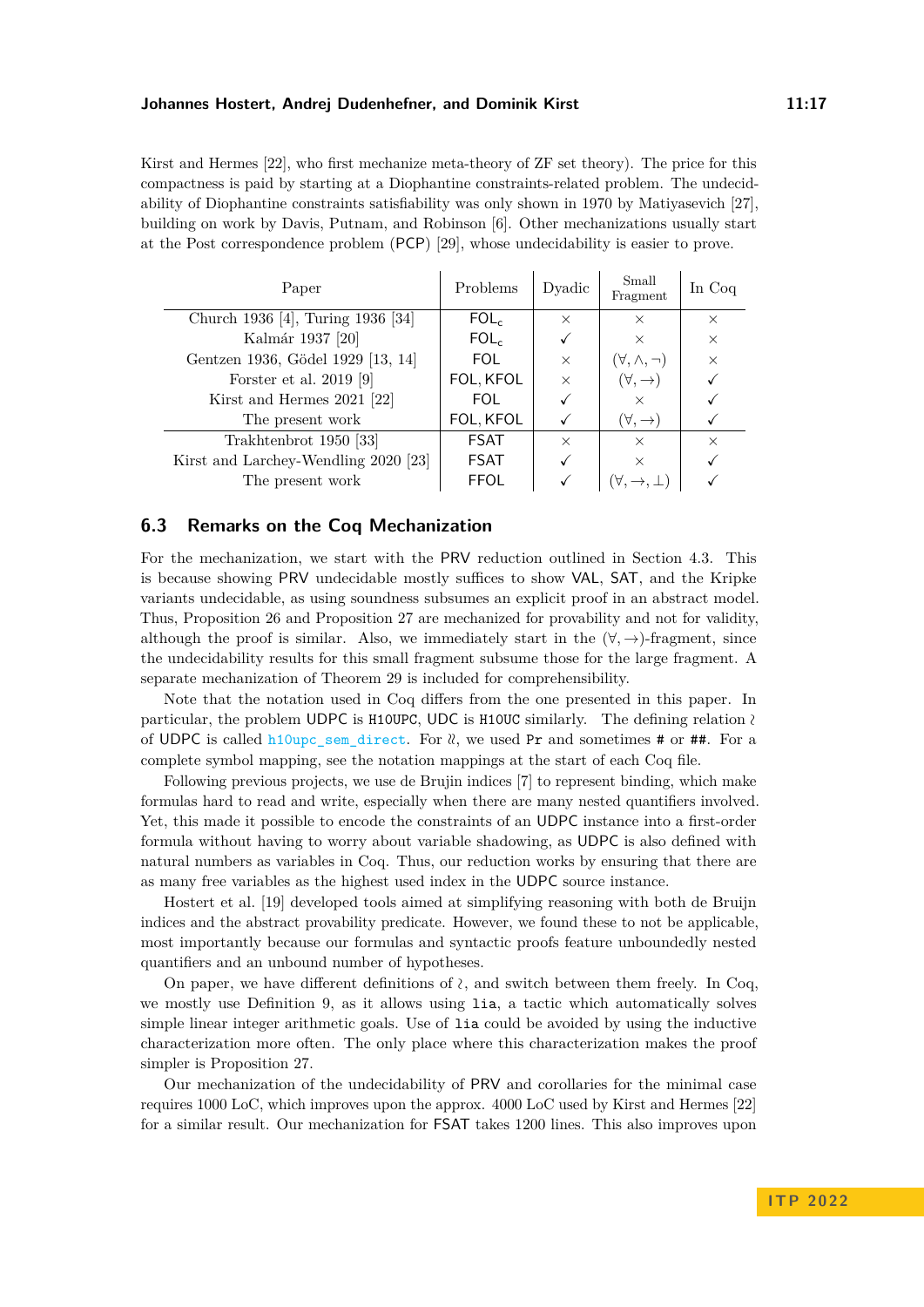## **11:18 Undecidability of Dyadic First-Order Logic in Coq**

the results of Kirst and Larchey-Wendling [\[23\]](#page-18-11), who required about 5000 LoC. In general, this makes the mechanization of these results in the library much more approachable, as they can be read without following a long reduction chain. The less complicated reduction of Theorem [29,](#page-8-1) which just minimizes the signature while working within the large logical fragment, takes less than 300 LoC.

We already mentioned Diophantine constraints satisfiability as a large dependency of our mechanization. For comparison, the mechanization used in the library, due to Larchey-Wendling and Forster [\[25\]](#page-18-12), is 12,000 lines long, and relies on the undecidability of PCP.

#### **References**

- <span id="page-17-2"></span>**1** Wilhelm Ackermann. Beiträge zum Entscheidungsproblem der Mathematischen Logik. *Mathematische Annalen*, 112:419–432, 1936. [doi:10.1007/BF01565424](https://doi.org/10.1007/BF01565424).
- <span id="page-17-7"></span>**2** Andrej Bauer. First Steps in Synthetic Computability Theory. *Electronic Notes in Theoretical Computer Science*, 155:5–31, 2006. Proceedings of the 21st Annual Conference on Mathematical Foundations of Programming Semantics (MFPS XXI). [doi:https://doi.org/10.1016/j.](https://doi.org/https://doi.org/10.1016/j.entcs.2005.11.049) [entcs.2005.11.049](https://doi.org/https://doi.org/10.1016/j.entcs.2005.11.049).
- <span id="page-17-0"></span>**3** Paul Bernays. Beiträge Zur Reduktionstheorie des Logischen Entscheidungsproblems. *Journal of Symbolic Logic*, 2(2):84–85, 1937. [doi:10.2307/2267374](https://doi.org/10.2307/2267374).
- <span id="page-17-1"></span>**4** Alonzo Church. A note on the Entscheidungsproblem. *Journal of Symbolic Logic*, 1(1):40–41, 1936. [doi:10.2307/2269326](https://doi.org/10.2307/2269326).
- <span id="page-17-10"></span>**5** Thierry Coquand and Gérard Huet. The calculus of constructions. *Information and Computation*, 76(2):95–120, 1988. URL: [https://www.sciencedirect.com/science/article/pii/](https://www.sciencedirect.com/science/article/pii/0890540188900053) [0890540188900053](https://www.sciencedirect.com/science/article/pii/0890540188900053), [doi:https://doi.org/10.1016/0890-5401\(88\)90005-3](https://doi.org/https://doi.org/10.1016/0890-5401(88)90005-3).
- <span id="page-17-9"></span>**6** Martin Davis, Hilary Putnam, and Julia Robinson. The Decision Problem for Exponential Diophantine Equations. *Annals of Mathematics*, 74(3):425–436, 1961. [doi:10.2307/1970289](https://doi.org/10.2307/1970289).
- <span id="page-17-12"></span>**7** Nicolaas Govert De Bruijn. Lambda calculus notation with nameless dummies, a tool for automatic formula manipulation, with application to the church-rosser theorem. In *Indagationes Mathematicae (Proceedings)*, volume 75, pages 381–392. Elsevier, 1972.
- <span id="page-17-6"></span>**8** Yannick Forster. *Computability in Constructive Type Theory*. PhD thesis, Saarland University, 2021. URL: <https://ps.uni-saarland.de/~forster/thesis.php>.
- <span id="page-17-5"></span>**9** Yannick Forster, Dominik Kirst, and Gert Smolka. On Synthetic Undecidability in Coq, with an Application to the Entscheidungsproblem. In *Proceedings of the 8th ACM SIGPLAN International Conference on Certified Programs and Proofs*, CPP 2019, page 38–51, New York, NY, USA, 2019. Association for Computing Machinery. URL: [https://www.ps.uni-saarland.](https://www.ps.uni-saarland.de/extras/fol-undec/) [de/extras/fol-undec/](https://www.ps.uni-saarland.de/extras/fol-undec/), [doi:10.1145/3293880.3294091](https://doi.org/10.1145/3293880.3294091).
- <span id="page-17-11"></span>**10** Yannick Forster, Dominik Kirst, and Dominik Wehr. Completeness Theorems for First-Order Logic Analysed in Constructive Type Theory: Extended Version. *Journal of Logic and Computation*, 31(1):112–151, Jan 2021. URL: [https://www.ps.uni-saarland.de/extras/](https://www.ps.uni-saarland.de/extras/fol-completeness-ext/) [fol-completeness-ext/](https://www.ps.uni-saarland.de/extras/fol-completeness-ext/), [doi:10.1093/logcom/exaa073](https://doi.org/10.1093/logcom/exaa073).
- <span id="page-17-8"></span>**11** Yannick Forster, Dominique Larchey-Wendling, Andrej Dudenhefner, Edith Heiter, Dominik Kirst, Fabian Kunze, Gert Smolka, Simon Spies, Dominik Wehr, and Maximilian Wuttke. A Coq library of undecidable problems. In *CoqPL 2020 The Sixth International Workshop on Coq for Programming Languages*, 2020.
- <span id="page-17-13"></span>**12** Harvey Friedman. Classically and intuitionistically provably recursive functions. In Gert H. Müller and Dana S. Scott, editors, *Higher Set Theory*, pages 21–27, Berlin, Heidelberg, 1978. Springer Berlin Heidelberg. [doi:10.1007/BFb0103100](https://doi.org/10.1007/BFb0103100).
- <span id="page-17-4"></span>**13** Gerhard Gentzen. Die Widerspruchsfreiheit der reinen Zahlentheorie. *Mathematische Annalen*, 112:493–565, 1936. [doi:10.1007/BF01565428](https://doi.org/10.1007/BF01565428).
- <span id="page-17-3"></span>**14** Kurt Gödel. Zur intuitionistischen Arithmetik und Zahlentheorie – Ergebnisse eines Mathematischen Kolloquiums. pages 493–565, 1928-1933.